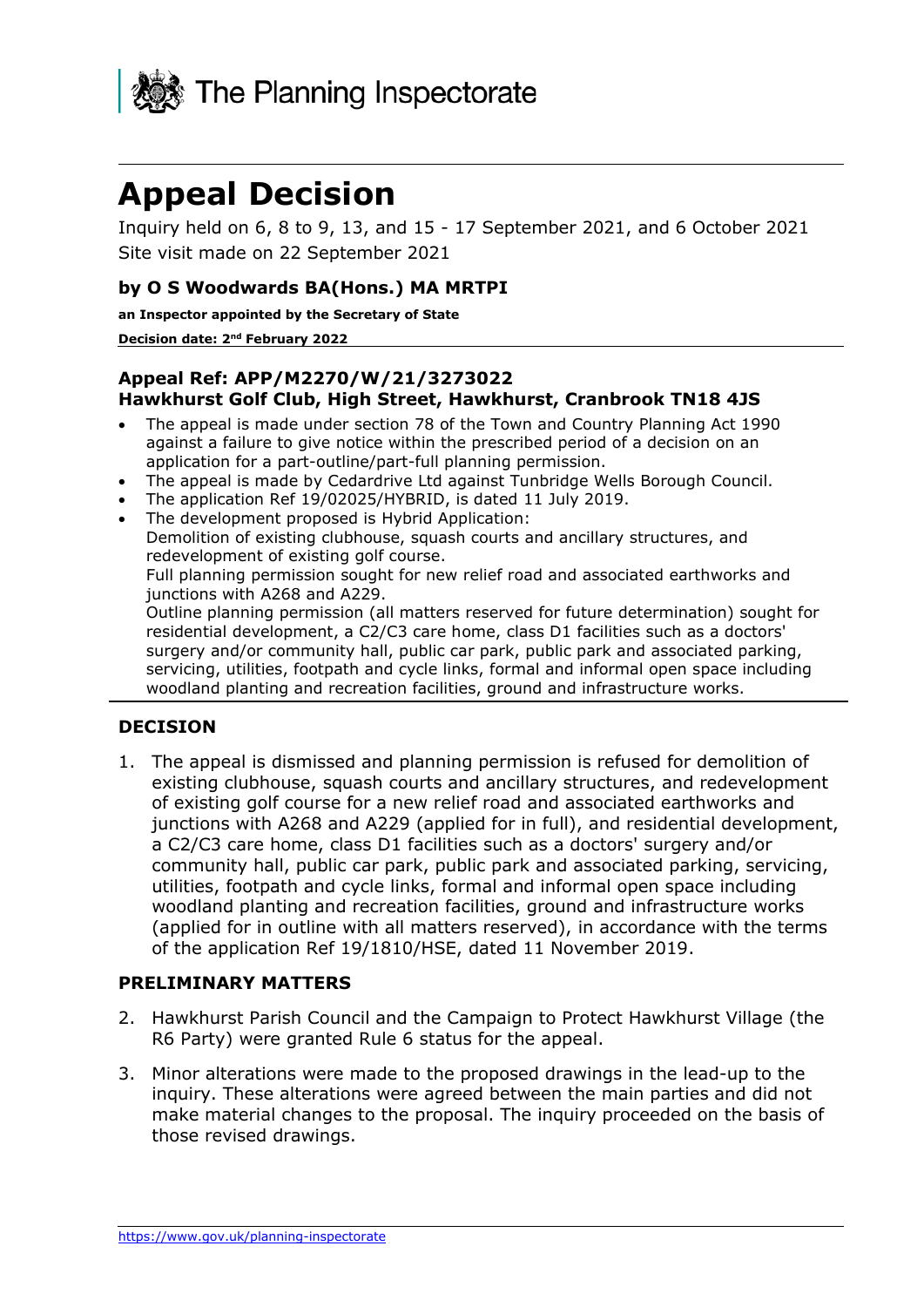# **MAIN ISSUES**

- 4. The main issues are:
	- the effect of the proposed development on the character and appearance of the area, including the landscape and scenic beauty of the High Weald Area of Outstanding Natural Beauty (the AONB);
	- the effect of the proposed development on traffic congestion and highway safety, with particular regard to the effect of the proposed new road;
	- the effect of the proposed development on biodiversity, including consideration of mitigation and biodiversity net gain; and,
	- whether or not the appeal site is an appropriate location for development of this type, both with regard to the principle of the site's location and access to services and facilities, including Hawkhurst village.
- 5. Concerns of the Council in relation to the provision of affordable housing and mitigation of the effects on local infrastructure have been addressed by a s106 Planning Obligation (the s106), dated 21 October 2021. In light of that, these matters were not pursued at the inquiry. There remains, however, dispute as to the weight to be applied to the provision of affordable housing and I deal with this as appropriate below.
- 6. In the lead-up to the inquiry, the Council questioned the viability of the proposed new road. However, at the inquiry itself this issue was not contested by the Council or the R6 Party. I have seen no substantive evidence that the proposed road would not be viable and have made my decision on this basis.

# **REASONS**

# **Planning Policy**

- 7. The Development Plan includes the 'saved policies' of the Tunbridge Wells Local Plan 2006 (the LP), the Tunbridge Wells Core Strategy 2010 (the CS), the Site Allocations Plan 2016 (the SAP), and the Hawkhurst Neighbourhood Plan made 2018 and amended 2020 (the HNP). There is debate amongst the main parties regarding the weight to be applied to some of the policies. I deal with this as appropriate throughout my Decision letter.
- 8. There is an emerging Tunbridge Wells Borough Pre-Submission Local Plan (the emerging LP). This will be the subject of further consultation and is likely to be modified prior to adoption. I place limited weight on the emerging policies in the emerging LP.

# **Character and Appearance**

9. The appeal site is large and runs from an entry point on High Street, alongside the back of the north western edge of the Highgate element of Hawkhurst village, alongside the western side of Cranbrook Road, and then cuts back to Slip Mill Road just below the Gills Green element of the village. It is a former golf course which is not in use. A certain amount of re-wilding has taken place but the character of the site is still recognisably a golf course. It is undulating and there is also a stream and associated valley running across the narrowest part of the site alongside Cranbrook Road. The club house and car park remain alongside the High Street. The general landscape is managed in appearance,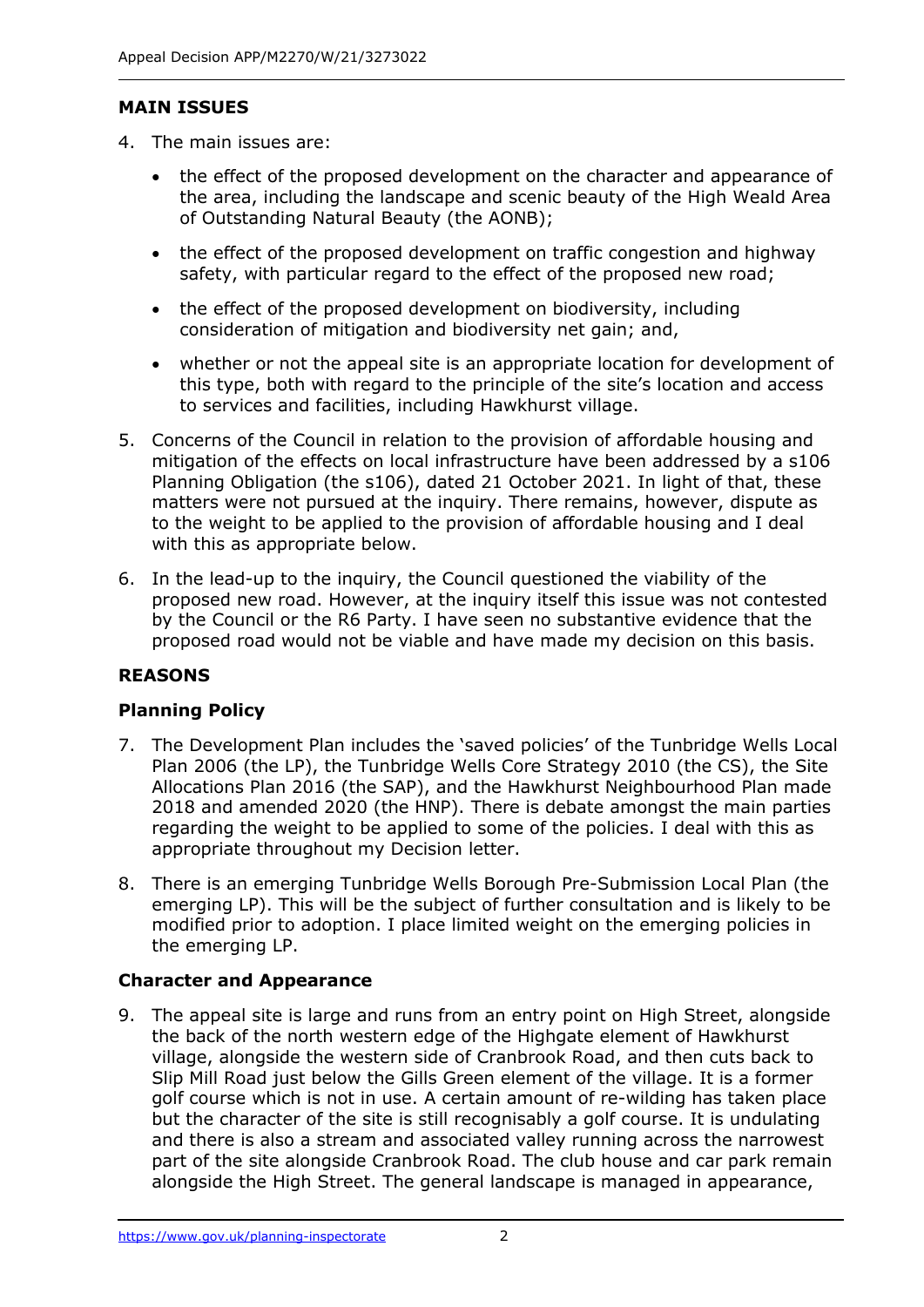with fairways and linear lines of trees, but remains attractive, open, and green. There are thickly vegetated borders to almost all sides, although there are some more open aspects in places where the site backs onto some existing homes and their gardens.

- 10. The entire appeal site, the village, and a much wider area are all in the High Weald AONB. The statutory purpose of AONBs is to conserve and enhance the natural beauty of the area. The High Weald AONB Management Plan 2019, which is also cross-referred in Policy HD1(b) of the HNP, sets out the key characteristics of the AONB. Of particular relevance to the appeal site is the physical and perceived separation of settlements, that villages and hamlets are typically unlit, the importance of the incised landform and streams, the absence of large scale settlement extensions, and the importance of woodlands and ancient woodlands.
- 11. There are many other key characteristics of the AONB, but these are either not related to the appeal site, or the appeal site has already lost them as a consequence of the previous golf course use, such as medieval field patterns. In my view, the effects of the golf course use are not reversible, because although in principle this may be true, there are no proposals before me to either let the course simply return to the wild, or for it to be used for entirely rural purposes.
- 12. It is proposed to redevelop the appeal site to provide a substantial residential development including a care home, a community facility, extensive landscaping, and associated works. All of these elements are applied for in outline. A new road, to bypass the existing cross-roads at the centre of Highgate, is also proposed, and is applied for in full. The proposed built development would be split into two broad 'parcels' – the 'southern parcel' between the existing properties of Highgate and Slip Mill Road, and the 'northern parcel' running east-west between Cranbrook Road and Slip Mill Road to the south of the existing built-up area of Gills Green. The two parcels would be split by the Slip Mill Stream valley and proposed landscaping to either side of the stream.
- 13. The 'southern parcel' falls within The Hawkhurst Wooded Farmland Character Area (LCA11) as set out in The Tunbridge Wells Borough Landscape Character Assessment, 2017 by LUC. The LCA11 area is found to be of wooded character, with many important rural lanes, dispersed hamlets, separation of built-up areas, an intact rural character, and ghyll valleys. Further studies<sup>1</sup> have come to similar conclusions on the nature of the existing landscape character and have found the sensitivity of the appeal site to be generally high, although there are some small areas of lower sensitivity along the settlement edges. I agree with these conclusions.
- 14. The proposed housing and building to the 'southern parcel' would partially form an extension to Highgate, linking into the existing built form along the High Street and also along the southern part of Cranbrook Road. A part of this parcel, at the former Springfield Nursery, has in fact already been granted planning permission at appeal<sup>2</sup> for residential development. However, due to

 $1$  e.g. The Tunbridge Wells - Landscape and Visual Impact Assessment of Proposed Allocation Sites within the High Weald AONB by HDA; and, Landscape Sensitivity Assessment of additional settlements in Tunbridge Wells, 2018 by LUC

<sup>2</sup> Ref APP/M2270/W/20/3245562, on 30 November 2020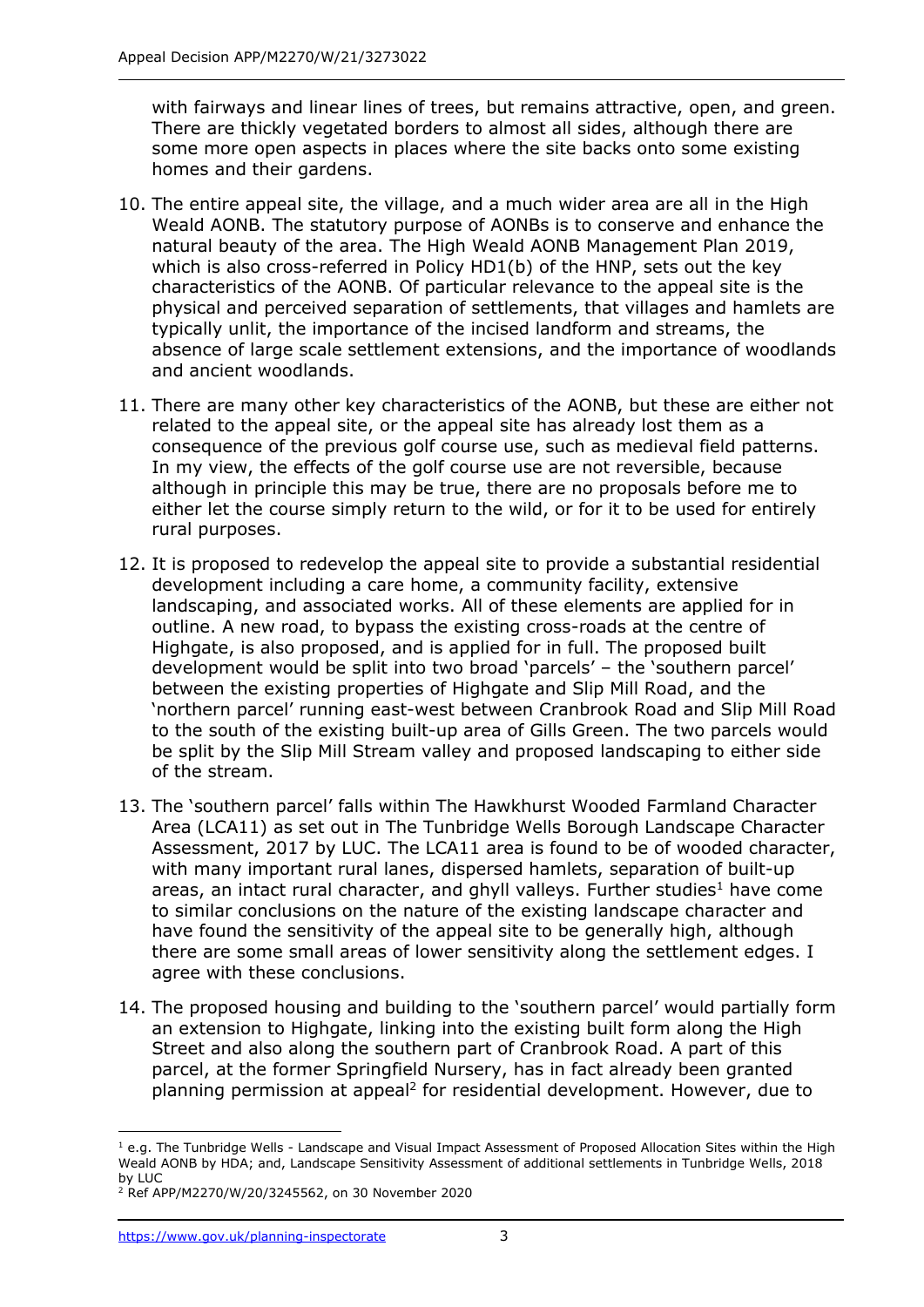the steeply sloped land to part of the southern boundary of the appeal site, the proposed landscaped buffers to much of the appeal site boundary, and the layout of the existing properties all of which turn their backs towards the appeal site, the proposal would only be partially successful at integrating with the existing Highgate village.

- 15. The 'southern parcel' would also stretch towards the rear of properties and other land accessed from Slip Mill Road. Slip Mill Road is a rural lane and the properties along it have a rural feel and setting, several with clear views over the appeal site. The proposal would alter the setting and the character of this area, introducing an urban form much closer to the road and the properties along its western side than the existing Highgate village. The new road, in particular, and its associated substantial engineering, would negatively affect the setting of this rural lane and the properties along its eastern side.
- 16. It is agreed between the Council and the appellant that the 'southern parcel' is acceptable in principle for some form of development and associated infrastructure. I agree. However, the scale of the current proposal and the built infrastructure, including the road, and the only partially successful integration with Highgate, would result in material harm to the character and appearance of this part of the appeal site and the setting of Highgate and Slip Mill Road. It would result in the permanent alteration of character from an attractive, open and green area to a heavily developed site. The proposed road, in particular, would involve substantial engineering works, loss of trees, and would partly be on a relatively high ridge across the site, further increasing its visibility and impact. There would be an overall negative effect from lighting from the proposed buildings, lighting for the road, and vehicle headlights, intruding into an area which is currently almost entirely dark at night.
- 17. The Slip Mill Stream valley would be retained within a significant element of landscaped open space in, and either side of the valley. Both 'parcels' propose housing with access from Cranbrook Road and both are at a point on the road where there is existing housing on the opposite side. However, there would be development on currently open land, including the new road and the creation of new access points to Cranbrook Road. This would lead to a physical and perceived erosion of the separation between Highgate and Gills Green. This would be exacerbated by the street lighting along the proposed road and the general lighting that would occur from the proposed development and traffic headlights using the new road. These factors would harm the character and appearance of the area and the specific AONB key characteristics of separation of settlements and the unlit nature of villages.
- 18. The 'northern parcel' falls within The Bedgebury Forested Plateau Character Area (LCA15). This has many of the same characteristics as LCA11, but is more remote and rural in character, with fewer developments and modern intrusions. The sensitivity of the area to change is correspondingly higher than the 'southern parcel', particularly to large scale development.
- 19. The 'northern parcel' would border the existing development at Gills Green to the far north western corner of the appeal site, and would partially front onto Cranbrook Road, opposite existing dwellings. This would provide a degree of physical and visual integration with existing built form. However, the majority of this element of the proposal would be separated from Gills Green by existing woodland, and poorly integrated with it. The proposal would also erode the gap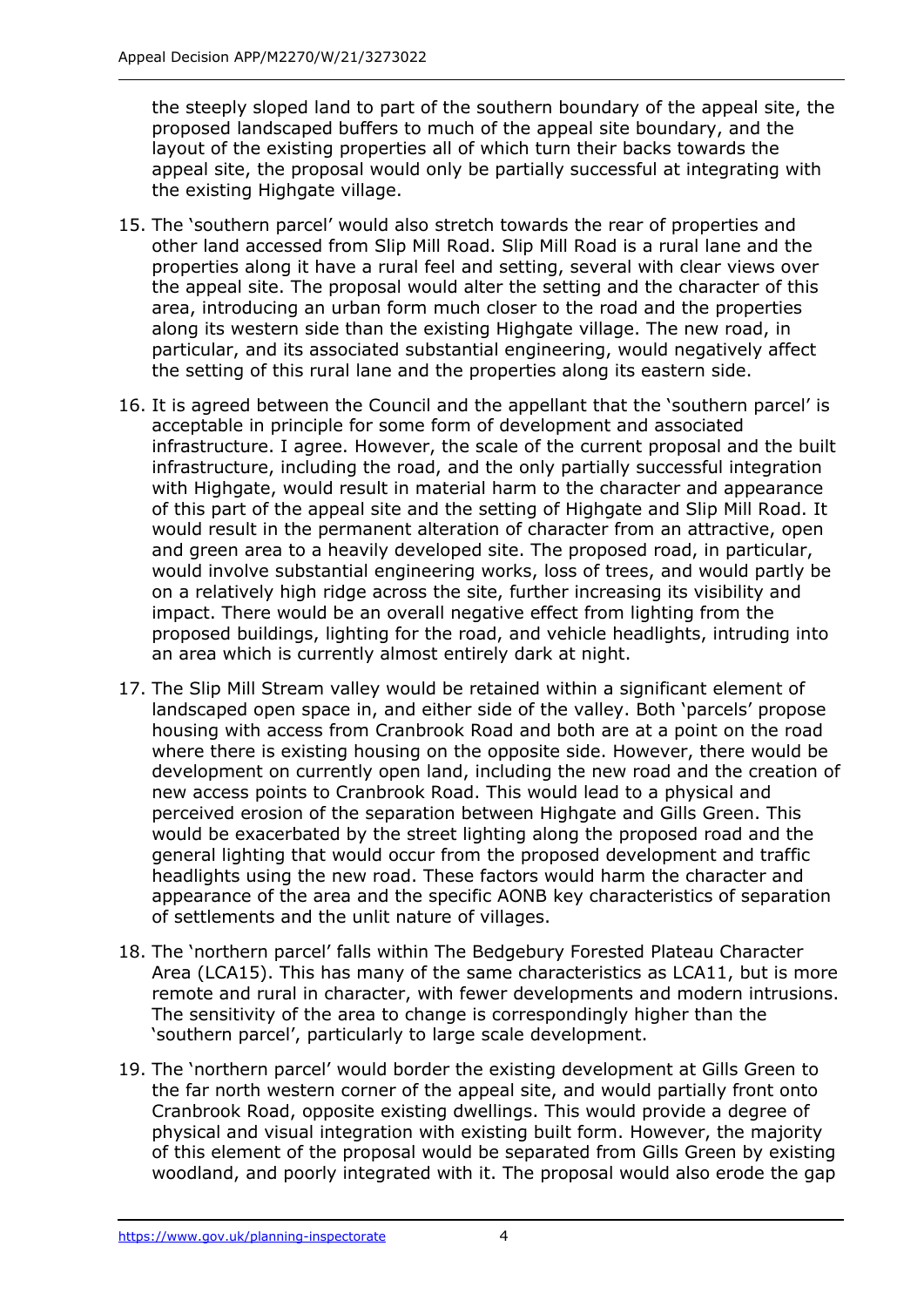between Gills Green and Highgate to some degree, by partially infilling a currently largely open part of the landscape. This part of the proposal would harm the setting of the Slip Mill Road rural lane through the substantial proposed housing directly adjacent to the road. As with the 'southern parcel', the proposal would result in the permanent alteration of character from an attractive, open and green area to a heavily developed site. Even considered on its own, it is still of substantial scale.

- 20. I acknowledge that the existing golf course is a manicured landscape that is quite different in character from agricultural fields or open countryside. This would partially mitigate the effect of the proposed change. It is also proposed to retain and reinforce the existing vegetated buffers to the appeal site's boundaries, providing further visual mitigation. The ancient woodlands would be protected by the proposal and, although some of the existing trees on the appeal site would be lost, a substantial proposed landscaping scheme, including significant tree planting, is proposed and could be secured by condition.
- 21. These works could be controlled by the Landscape and Ecology Management Plan as secured through the s106, and by conditions relating to the detail of landscaping. However, even after the proposed screening, the built development would be visible from several surrounding properties and from public roads. Apart from the clubhouse and car park, the appeal site retains a green and verdant character that reinforces the rural edge of the settlement here. The proposal would fundamentally alter that with the introduction of substantial, urbanising, built form, no matter what landscaped mitigation could be provided. There would be material harm to the established character and appearance of the area, and to the natural beauty of this part of the AONB, in this regard.
- 22. Moreover, the proposal is for a large scale extension to the existing village. All of these considerations would undermine the key characteristics that I have identified above and which are integral to the landscape and scenic beauty of the AONB. In addition, the scale of the proposal, the permanent loss of a green, attractive and open part of the AONB, and the general harm to the character and appearance of the area, would all also harm the special qualities and character of the AONB.
- 23. Overall, I have found harm to the identified AONB key characteristics and I have also found harm to the character and appearance of the area and the wider landscape in general terms, which would also harm the natural beauty of the AONB. I assess the level of harm to the 'southern parcel' to be minor to moderate, due to the scale of the proposal and the proposed road, only partially successful integration with Highgate, and, the harm to the setting of the rural lane. I assess the level of harm to the 'northern parcel' to be moderate, due to the intrusion into a rural landscape, harm to the setting of the rural lane, poor integration with Gills Green, and erosion of the gap between Gills Green and Highgate.
- 24. The proposal would, therefore, fail to comply with those parts of Policy CP4 of the CS and Policy EN25 of the LP, where they seek to preserve or enhance landscape character, and resist detrimental impact on landscape setting of settlements, and unsympathetic change to a rural lane of importance. The proposal also fails to comply with the parts of Policy CP14 of the CS that relate to the preservation and enhancement of landscape and the character of rural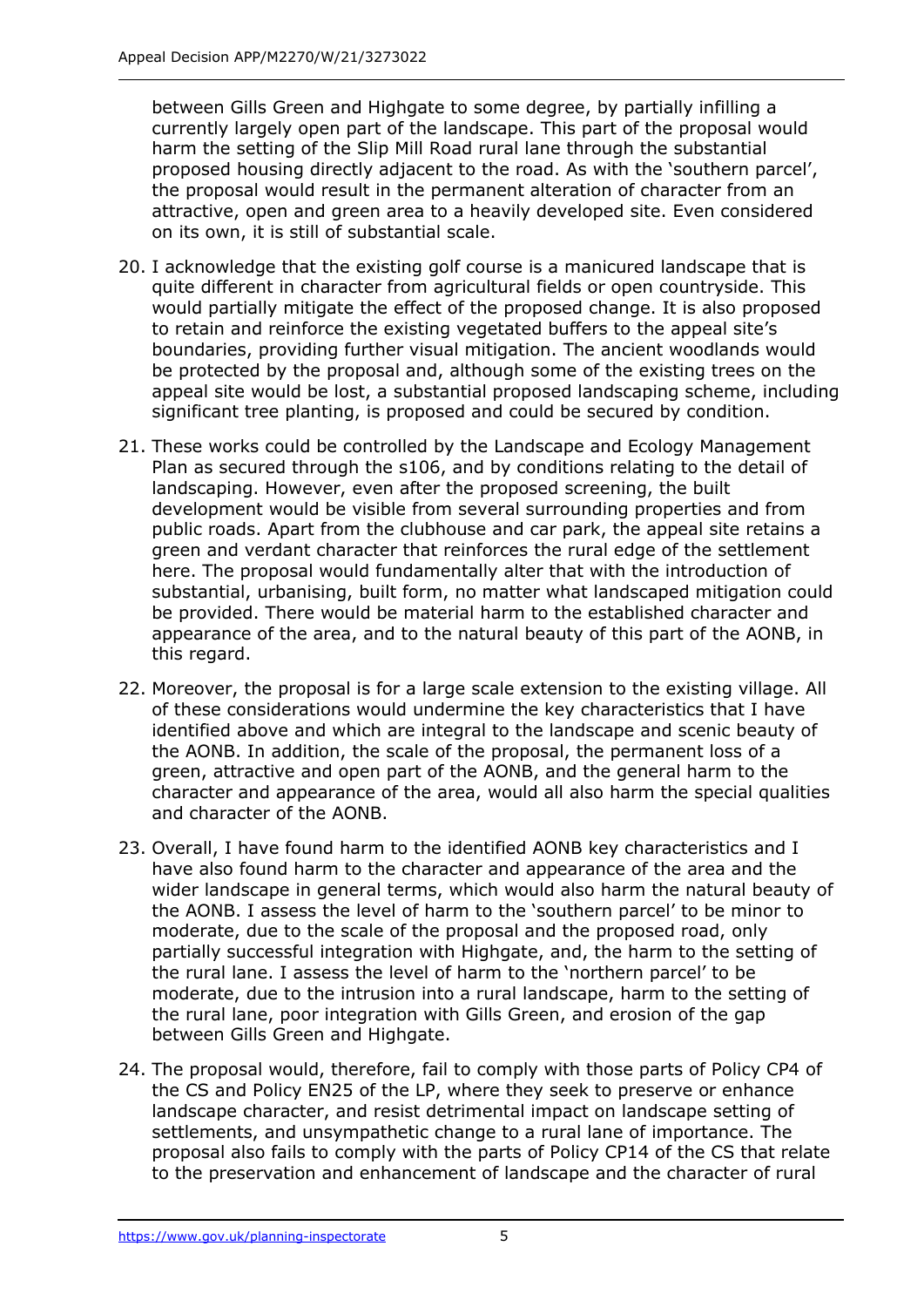areas. It would fail to comply with Policy HD1(b) of the HNP due to the effects on landscape setting. I place full weight on the highlighted elements of all these policies, which are consistent with the Framework. The proposal would fail to comply with Chapter 12 of the Framework, which requires high quality design. The proposal would result in harm to the AONB and would therefore fail to comply with Paragraph 176 of the Framework, which gives the highest status of protection to AONBs.

## **Highways and Transport**

#### *Highgate cross-roads*

- 25. In the centre of Highgate is the intersection of the A229 and the A268. This is the 'cross-roads'. It is clear that the cross-roads currently operates above capacity, on all arms, at peak times. It is heavily congested. It is predicted to worsen over time, with traffic congestion to reach an average of 9 minutes per vehicle by 2033 when factoring in traffic growth and committed developments. This is uncontested between the parties.
- 26. It is proposed to provide a new road that would cut away from Cranbrook Road, travel through the site, and then join up with High Street at a new roundabout junction. The road would have footways where appropriate, and bus stops at either end. Once constructed, it is then proposed to close Cranbrook Road south of the proposed junction to through traffic.
- 27. This would result in significant numbers of vehicles, both existing and as generated by the proposal, being able to by-pass the cross-roads. There would also, though, be the requirement for some drivers to use the new road and then cut back along High Street to the cross-roads before either carrying on to the east or turning right to the south, in order to divert around the closed-off Cranbrook Road.
- 28. The Transport Assessment accompanying the planning application was conducted on the basis of 420 dwellings (more than that now proposed), and incorporated allowances for allocated sites and extant planning permissions, as agreed with the Council. This document assessed the effect of the proposal on the operation of the cross-roads. I acknowledge that the introduction of puffin crossings could reduce pedestrian crossing times but there is no reason why they could not be introduced independent of this proposal. I have therefore used the assessment where the appellant has assumed the same crossing times for both as existing and as proposed, i.e. 12 seconds intergen, because this is a fairer comparison between the two scenarios.
- 29. The proposal would result in a significant betterment of the traffic congestion, measured in this manner, saving several minutes per vehicle to travel through the junction on average, from nine minutes (2033 predicted) to three minutes (2033 predicted). Even the High Street arm, which would be the subject of more traffic due to the re-routing of south and east bound traffic, would experience reduced queuing times due to the more efficient operation of the three-arm junction versus its current four-arm configuration.
- 30. It is therefore clear that the proposed road would not only accommodate the traffic generated by the proposed development but would also improve traffic congestion through Highgate. The Council and Kent County Council agree that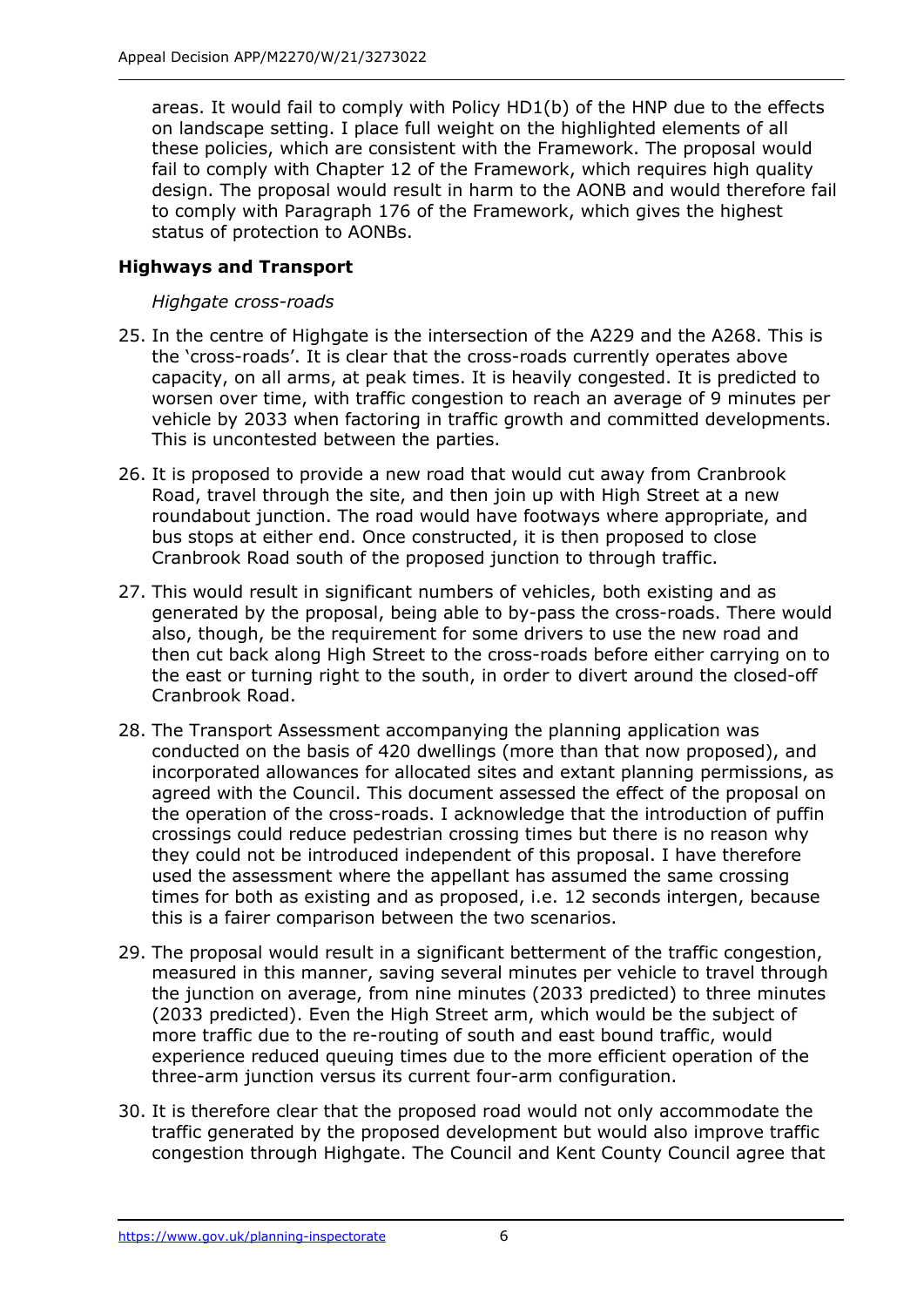there would be an overall positive effect on the cross-roads, over and above mitigating the development's own effects.

#### *Highway safety*

31. There is an existing footway alongside the A268 (High Street) running from the appeal site to the centre of Highgate. There is an existing footway alongside the A229 (Cranbrook Road) running along its entire length between Gills Green and Highgate. The cross-roads has pedestrian crossing facilities on all four arms. Accident data for High Street shows two accidents in a three year period, and for Cranbrook Road seven accidents, none of which could be attributed to highway design. The new road would be built to adoptable standards with all associated safety features and sight lines provided. The Highways Authority raise no objection in relation to highway safety. I am satisfied that there would be no material effect on highway safety from the proposal.

## *Flimwell junction*

- 32. The proposal would also result in increased traffic through the Flimwell crossroads to the west, both through general traffic generation and because it is proposed to direct HGVs that currently travel north-south through the Highgate cross-roads through this junction instead. This is a junction of the A268 and B2087 with the A21. The A21 is part of Highways England's Strategic Road Network (SRN).
- 33. It is proposed to mitigate the increased traffic through the junction by providing additional flared approach lanes on the eastern and southern arms of the junction, a widened exit northbound and improved pedestrian crossing facilities. After mitigation, the proposal would result in an overall improvement to traffic congestion through the junction in the 'am' peak, with average queuing times reduced from 302 seconds to 254 seconds in 2028. The 'pm' peak queuing would increase slightly from 196 seconds to 247 seconds. It should also be noted that in the 'am' peak the northbound A21 queuing would increase.
- 34. The overall effect of the Flimwell junction would be broadly neutral. There would be some increase in queuing on some arms at certain times but this would be balanced against improvements at other times. None of the increased traffic congestion would be to a material degree. In addition, a Stage 1 Road Safety Audit has been undertaken. Importantly, Highways England does not object to the proposal, either with regard to road safety or traffic congestion.

#### *Rat running*

35. The cross-roads would operate more efficiently than as existing. For the most part, therefore, there would not be a material increase in the pressure to, or likelihood of, drivers 'rat running' to bypass the junction and/or the new road. The exception is traffic using Delmonden Lane and North Hill Road as a cutthrough to the A229 and then onto the A21. I can foresee the temptation of this as a 'rat-run' because of the new route forcing southbound drivers onto the relief road, rather than through the cross-roads, and because of the longer length of queues on the High Street arm, albeit shorter in time. I have driven this route and the roads are very narrow country lanes, almost single track. In my view, this would likely remove the temptation to use this route for the majority of drivers, because it would be slow and inconvenient to drive along.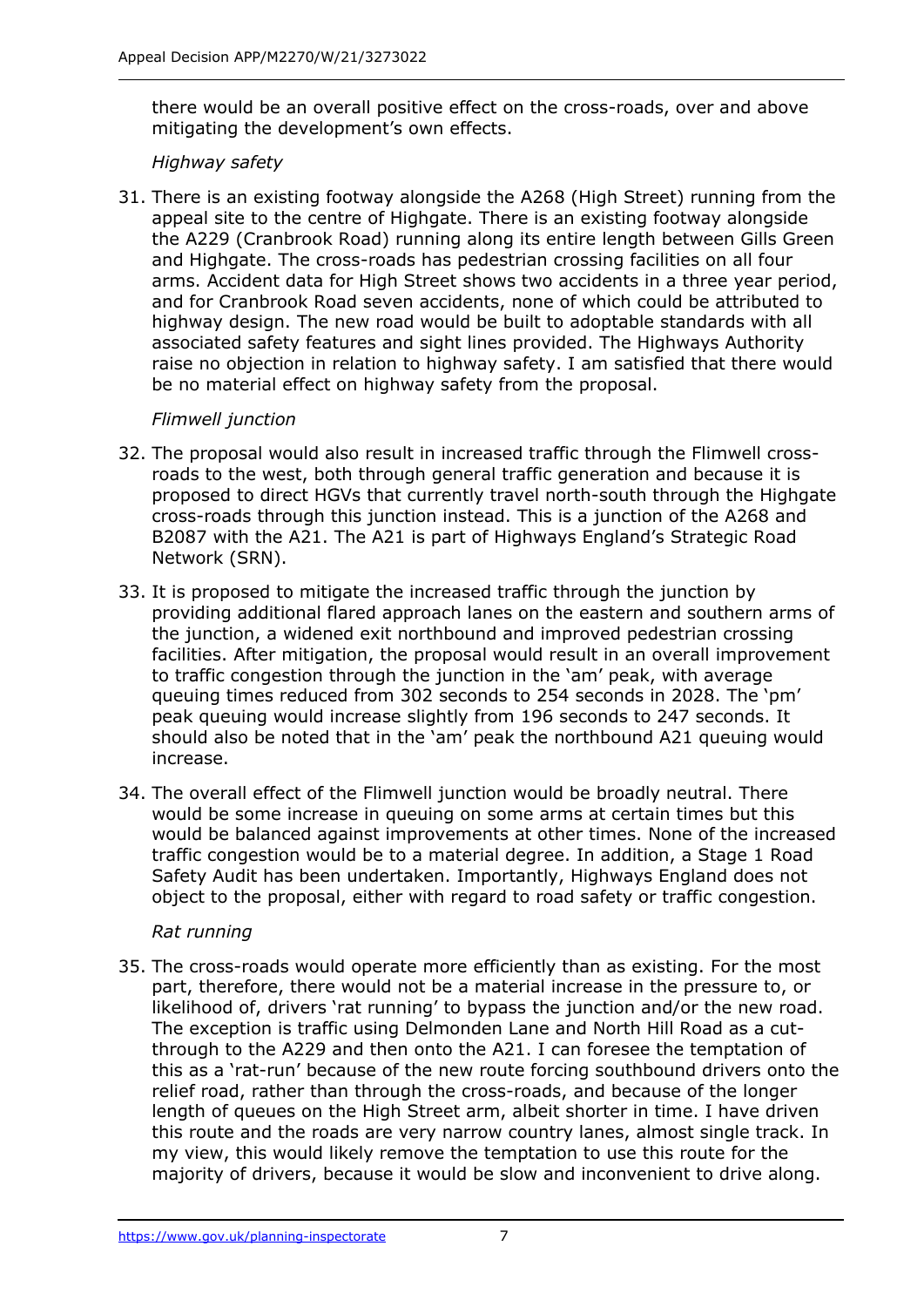Whilst there may be a limited increase in use of this route, that would not be to such a degree in my view, that it would have a material effect on highway safety or traffic congestion.

## *Conclusion*

36. The proposal, subject to the implementation of the proposed mitigation measures, would result in an overall improvement to the operation of the cross-roads over and above the development's own traffic generation. It would have a broadly neutral effect on the Flimwell junction. I do not foresee any material increase in rat running. It has been successfully demonstrated that there would be an acceptable effect on highway safety. Paragraph 111 of the Framework states that development should only be refused if there would be an unacceptable impact on highway safety or if the cumulative impacts of the road network would be severe. Neither of these scenarios are true for the appeal proposal, which would result in an overall betterment to traffic congestion and would not harm highway safety, and complies with the Framework.

# **Biodiversity**

- 37. Although The Environment Act 2021 has now passed, secondary legislation is required for it to be implemented. Therefore, the 10% biodiversity net gain (BNG) requirement set out in the Act is not yet law and is not applicable to these appeals. Whilst Policy EN9 of the emerging LP sets a requirement of 10% BNG, I place limited weight on this because it may be the subject of modification before adoption. Paragraph 174 of the Framework simply seeks a net gain in biodiversity. It does not specify a specific percentage. Policy CP4 of the CS requires no net loss of biodiversity, implying that either neutral or a notional net gain is required. A 'net gain', of any percentage, is all that is therefore required. It is common ground that Natural England's Biodiversity Metric 3.0, is the most appropriate tool available for measuring this.
- 38. It is common ground that the majority of the appeal site provides relatively species poor grassland, because of its managed nature as a golf course, until recently. Most of the existing biodiversity interest lies to the boundaries of the site, which would largely remain unaffected. The appellant has run various scenarios for biodiversity mitigation and enhancement on the site. These assume that all gardens would be vegetated and that all non-developed areas would be grassland. That is unlikely to be the case, given personal preferences for the landscaping of gardens, and footpaths, drainage and other requirements within landscaped areas. Making allowances for this would reduce the calculated level of BNG. There is also the possibility that, in the detailed design, further areas currently assumed to be used to improve biodiversity, may end up being used for construction.
- 39. However, the proposal is at outline stage. A significant proportion of the site would be controlled by parameters plans to be landscaped open space. Significant planting is indicated throughout the site, and particularly within the proposed open space areas and to the boundaries. The adjacent ancient woodland, and the woodland with ancient characteristics within the site, would be protected with buffers and enhanced with native species-rich planting. There is no reason to believe that a scheme could not be devised within these parameters, that would meet the over-arching assumptions set out in the Metric, even if the detail were to change. This could be controlled by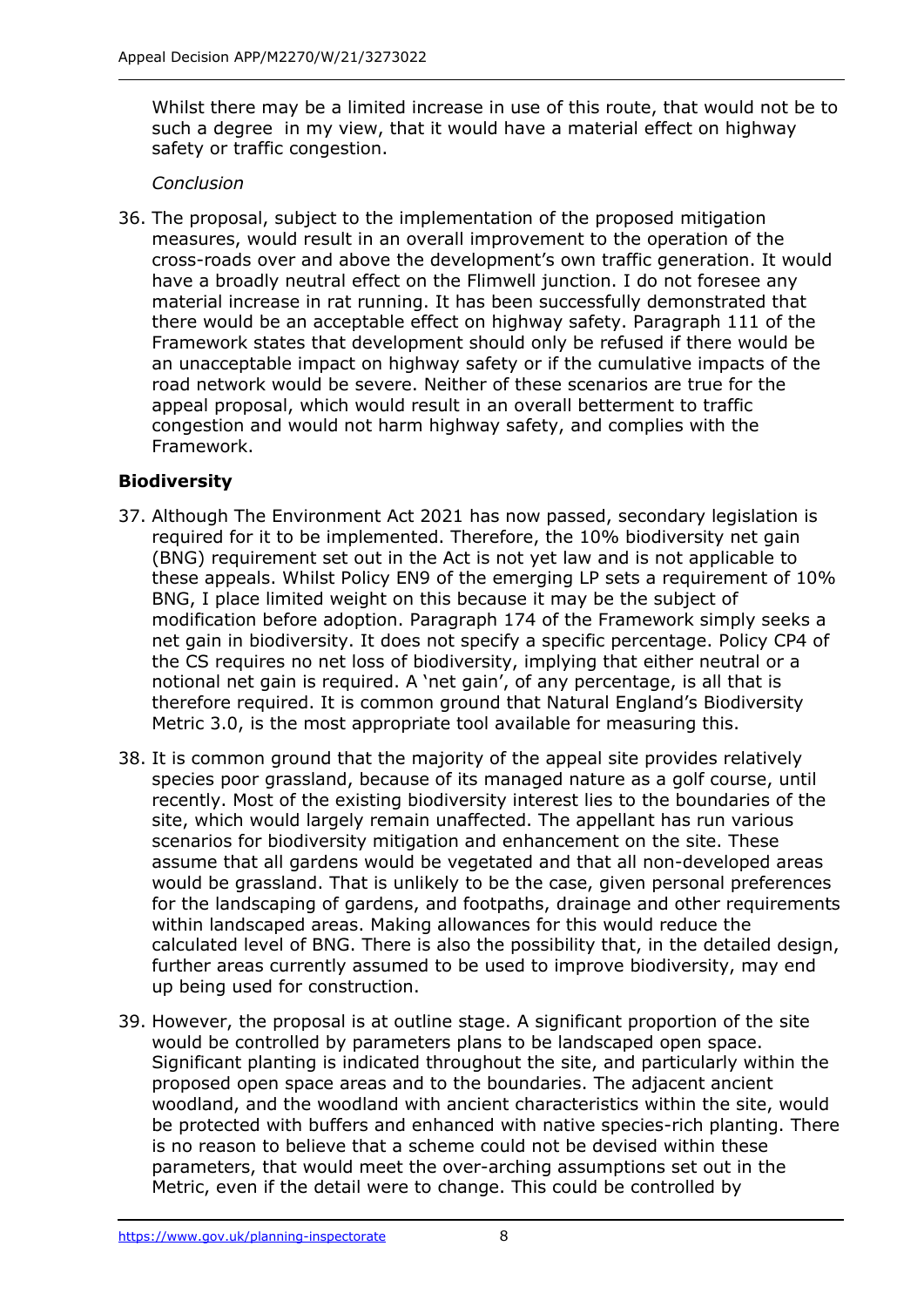condition(s). I am therefore satisfied that there is sufficient flexibility within the appeal proposal such that a BNG could be achieved through the reserved matters and condition discharges stages of the proposal.

- 40. It is common ground that there would be a long term minor-adverse effect on bat habitat. Bats are a European Protected Species (EPS). The habitat relates to roosts in the club house, which is to be demolished, and to flying routes. However, measures could be undertaken to ensure that individual bats were not harmed, even if their habitat was lost, for example through undertaking the relevant construction works outside of the breeding and hibernating periods, and the provision of suitable compensatory habitat. Lighting of the proposed road, even if only at the junctions, would affect bat flying routes. However, this could be effectively controlled at detailed design stage and/or by condition discharge to minimise the effect on bats. The most sensitive area for flying routes is around the stream and this area would be retained as open space.
- 41. Dormice are also an EPS. Dormice, and their nests, have been observed in a number of locations in the appeal site, particularly to the eastern and northern boundaries. Their habitat would be fragmented, particularly by the new road inbetween their habitat to the west boundary and the south east corner of the appeal site. Dormice can cross roads although this is best achieved with mitigation. This could be secured at the detailed design stage or by condition. Overall, additional dormouse habitat would be created and it is common ground between the parties that the overall effect on dormice would be neutral.
- 42. Consequently, it has been demonstrated that the proposal would result in a suitable level of BNG, and that the EPS's, particularly bats and dormice, would be sufficiently protected subject to the proposed mitigation measures, which could be controlled by condition. The proposal therefore complies with the relevant part of Policy CP4 of the CS and Paragraph 180 of the Framework which together, amongst other things, seek to protect such interests.

# **Location**

# *Principle*

- 43. The policies most important for determining an appeal for housing and other works outside the defined settlement boundary of Hawkhurst are Policies CP1, CP6 and CP14 of the CS, and Policy HD1(b) of the HNP. Policy CP1 is the overarching locational policy. It prioritises development of land within settlement boundaries, and states that sites adjacent to or outside of settlement boundaries will not generally be allocated or released for development. Policy CP6 directly refers to Policy CP1 with regard to location of residential development. Policy CP14 relates to development in villages, such as Hawkhurst, and restricts development to sites within settlement boundaries in accordance with Policy CP1, and seeks to protect the countryside for its own sake. Policy HD1(b) sets out the 'exceptional circumstances' required to support larger developments and the importance of the effect of proposals on landscape setting and the AONB.
- 44. However, the greater the in-principle policy protection against development outside the settlement boundary, the greater its conflict with the Framework, which requires a balancing exercise. Because of this, I consider the relevant parts of Policies CP1, CP6 and CP14 of the CS to be out of date. Policy HD1(b) allows for large scale development outside the settlement boundaries if the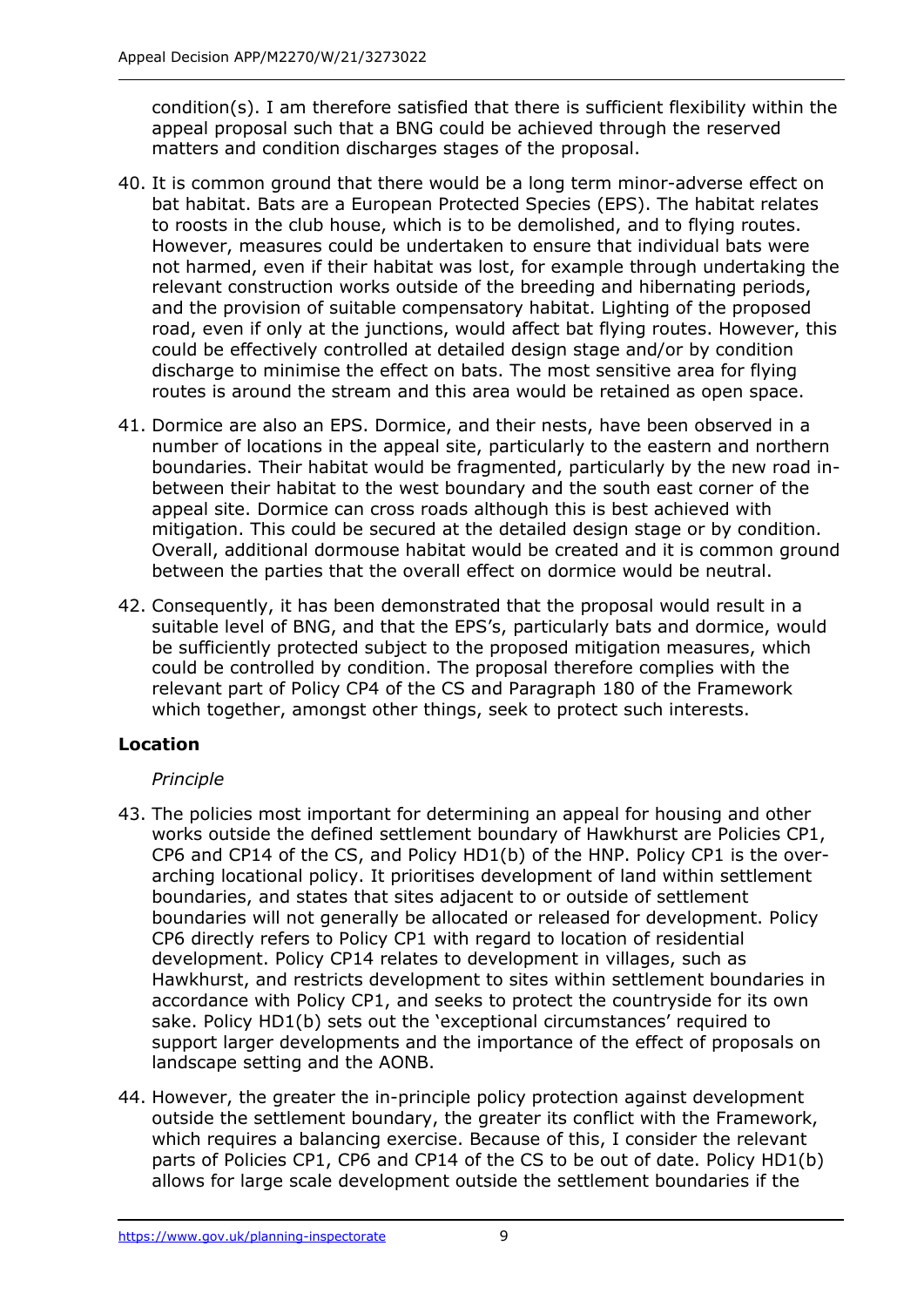'exceptional circumstances' test of the Framework can be met. It is therefore broadly consistent with the Framework and is not out of date. Policy HD1(a) of the HNP was also discussed as part of the appeal, but it is largely in relation to small-scale developments of 10 units or fewer, and is not, therefore, one of the most important policies for determining the appeal.

45. The proposal is for a large scale residential-led development largely outside the defined settlement boundary of Hawkhurst, save for a small section in the Springfield Nurseries part of the site. It is also an unallocated site apart from in that small section. The proposal therefore conflicts with Policies CP1, CP6 and CP14. However, they are out of date and I afford limited weight to this conflict. I turn to the 'exceptional circumstances' test, and therefore Policy HD1(b), later in this Decision.

*Accessibility to facilities and services*

- 46. Also of importance to the suitability of the appeal site location is the capability of Hawkhurst to accommodate growth of the scale proposed, and the accessibility of the appeal site to Hawkhurst.
- 47. Hawkhurst is a 'small rural town' as defined in the CS and is identified as one of five 'main settlements' in the emerging LP. The Highgate section of Hawkhurst provides two supermarkets, a range of shops, cafes and pubs, and a cinema. There are also employment opportunities in the centre of Highgate, and a business park at Gills Green. There is no bank or leisure centre. There is a primary school but no secondary school. However, it is not unusual to not have a secondary school within walking distance in rural areas. Overall, the village provides a range of amenities and employment opportunities and is a suitable settlement, in principle, to accommodate residential-led development.
- 48. Although the layout is not yet fixed, the proposed road would bisect the site, divorcing some of the dwellings in the 'southern parcel' from Highgate. In addition, the dwellings in the 'southern parcel' would only be connected to Highgate via either the High Street or Cranbrook Road entrances. Some of the proposed dwellings would, therefore, be a relatively long walk from this centre, potentially in excess of the 800m comfortable walking distance identified in the Manual for Streets. However, this is not an unusual situation in a rural area. Importantly, it would be possible, and would in fact be likely, that many future residents would walk into the commercial centre of Highgate, even for many of those beyond 800m, because of its relative proximity and the relative difficulty of parking in the centre of the village.
- 49. The 'northern parcel' dwellings would be further away. However, this area would be closer to the business park and pub at Gills Green. Even from the 'northern parcel', all of the proposed dwellings would be under the 2 km distance set out in Manual for Streets as the greatest potential distance where walking might replace car trips. These factors are not fatal to the suitability of the appeal site for new housing.
- 50. There are five bus routes, and further specialist school services, serving Hawkhurst. These provide services to Hastings, Tenterden, Maidstone and Cranbrook, amongst many other smaller destinations. Some of the services are hourly and also operate at weekends. The village is not served by rail but there are two train stations providing services further into Kent and back towards London at 6.5 km and 15 km away. The proposal would re-route some of the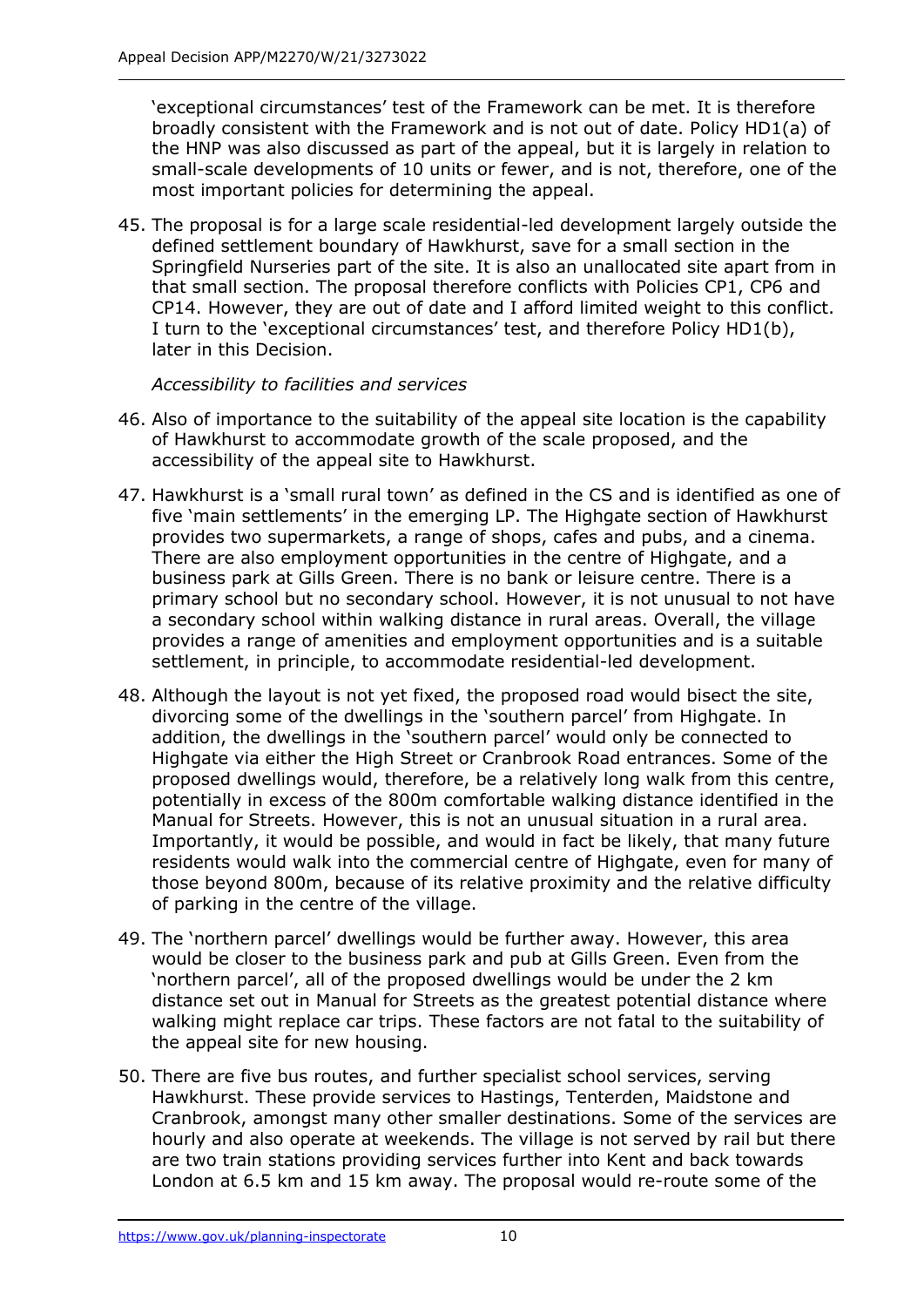bus routes along the proposed road, which would be provided with bus stops, providing ease of access to the bus services. The overall access to alternative methods of transport to the car would be high.

51. Consequently, in terms of accessibility to services, the appeal site is an appropriate location for development of this type, both with regard to the site itself, and Hawkhurst. It would comply with Policy HD1(b) of the HNP in these respects. The proposal also complies with Section 2, and in particular Paragraph 8, of the Framework, regarding achieving sustainable development.

# **OTHER MATTERS**

# **Air Quality**

- 52. It is common ground, and common sense, that air quality along Cranbrook Road would improve as a result of the stopping-up of the road. This is particularly beneficial because some of the properties along Cranbrook Road suffer from poor air quality at present, to the extent that the Council has declared an Air Quality Management Area (AQMA). The Council has provided evidence that the air quality would improve even without the proposal due to the increasing use of cleaner vehicles, such as electric cars. Furthermore, because of the AQMA declaration, the Council is looking to take further measures to improve air quality, such as parking restrictions and traffic light sequencing to improve traffic along the road. They expect the AQMA to no longer be required as of end-2024.
- 53. However, these are predictions based on vehicle trends not yet realised, and on traffic control measures not yet implemented and the detail of which are not before me. The reductions cannot therefore be guaranteed. In addition, the closure of Cranbrook Road would further improve air quality over and above any improvements achieved by the AQMA measures.
- 54. The proposal would also alter traffic patterns. The displaced traffic would travel along the new road but then some of it would then return along High Street. It is common ground that this would result in a worsening of air quality to receptors along High Street, which includes residential receptors. However, traffic speeds through the cross-roads junction would be increased, as discussed above, which would moderate this.
- 55. Overall, the significant improvements to Cranbrook Road would go beyond any worsening to High Street and to the natural, and AQMA related, improvements to air quality that are expected in any event.

#### **Heritage Assets**

56. The appeal site lies within the setting of nine listed buildings. The open aspect and semi-rural character of the site provides limited contribution to their heritage significance. The appeal site is not a substantial element of the experience of the listed buildings and is only visible in partial, glimpsed views. Slip Mill Cottage would be most affected due to a more open aspect toward the site, and its proximity, but even this building's significance would only be slightly eroded by the proposed development. Nevertheless, there would be some, if limited, harm to the setting of the listed buildings due to the scale of the proposed development. This would cause less than substantial harm to the heritage significance of those assets. This is common ground and I agree, although I place the level of harm at the lower end of less than substantial,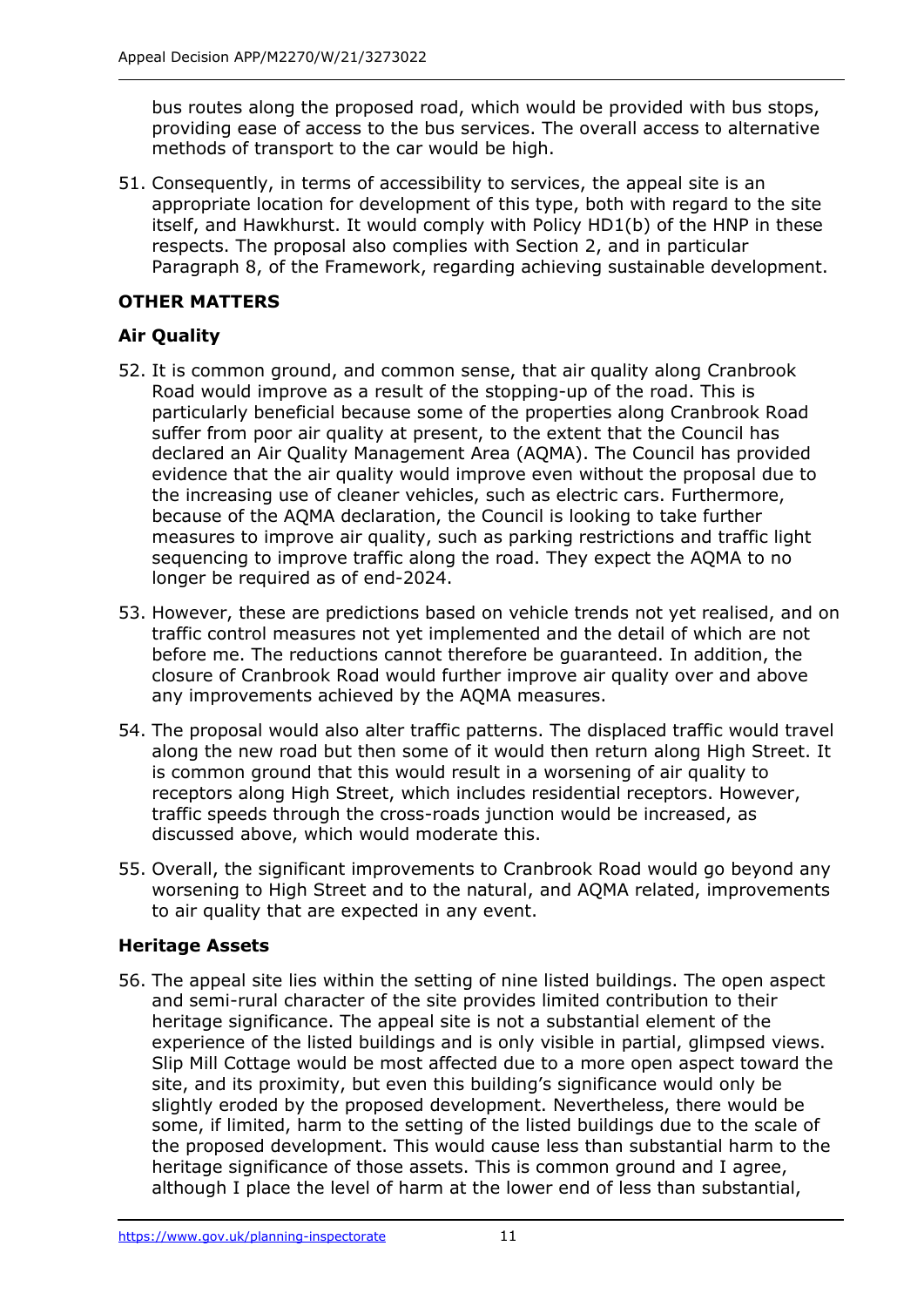rather than to the middle as set out by the Council. This is because of the limited effect of the proposal on the setting of the listed buildings, and because future reserved matters submissions could ensure that specific issues of typology, size and design of the proposals be appropriately considered to partially mitigate this harm.

57. The public benefits of the proposal include the provision of significant housing including specialist housing, improvements to traffic congestion through the cross-roads, biodiversity net gain, overall improvements to air quality, and short and long term economic effects. These factors are all expanded upon elsewhere in this Decision. The benefits would clearly outweigh the less than substantial heritage harm. There would be no conflict, therefore, with Paragraph 202 of the Framework.

# **Housing Land Supply**

58. It is common ground that the Council cannot demonstrate a five-year supply of housing land. The degree of the under-supply is disputed, with the Council stating it sits at 4.89 years and the appellant that it is 3.08 years.

*Need*

- 59. The Council's Local Plan is more than five years old. In such circumstances, the 'standard method' for calculating housing need should be used. This gives rise to a need for 677 dwellings per annum (dpa). The Housing Delivery Test figures for the Council indicate a delivery rate over the past three years of 97% against this need figure. At the time of the inquiry, this figure was 85%, using the 2020 rather than the recently released 2021 housing delivery figures. It was common ground that an 85% delivery rate did not equate to significant under-delivery and therefore a 5% buffer was required. 5% is the minimum buffer and the recent improvement to housing delivery does not change this. The need is therefore 711 dpa.
- 60. The Council has consistently under-delivered housing. That remains the case despite the uptick in performance demonstrated by the latest housing delivery figures which, although improved from 85% to 97% over a three year average, are still below the target delivery rate. However, the PPG<sup>3</sup> confirms that the 'standard method' accounts for past under-delivery, and, as established above, the level of under-delivery does not even trigger the 20% buffer, as set out at Paragraph 74 of the Framework. I do not, therefore, see a requirement to set a different need figure to that using the 'standard method' + 5% buffer.

*Supply*

- 61. The supply of housing is contested. The Framework is clear that for sites to be considered as 'deliverable', there must be a realistic prospect that housing will be delivered on them within five years, and for sites either without permission or with only outline permission this must be demonstrated through clear evidence. I take the disputed sites in turn below:
	- The Gas Works the site is not within the control of a developer, and, although a demolition notice has been served, there is a lack of information on any further remediation works that might be required. Associated with this, there is no clear evidence on timings or numbers of homes that could

<sup>3</sup> Paragraph: 031 Reference ID: 68-031-20190722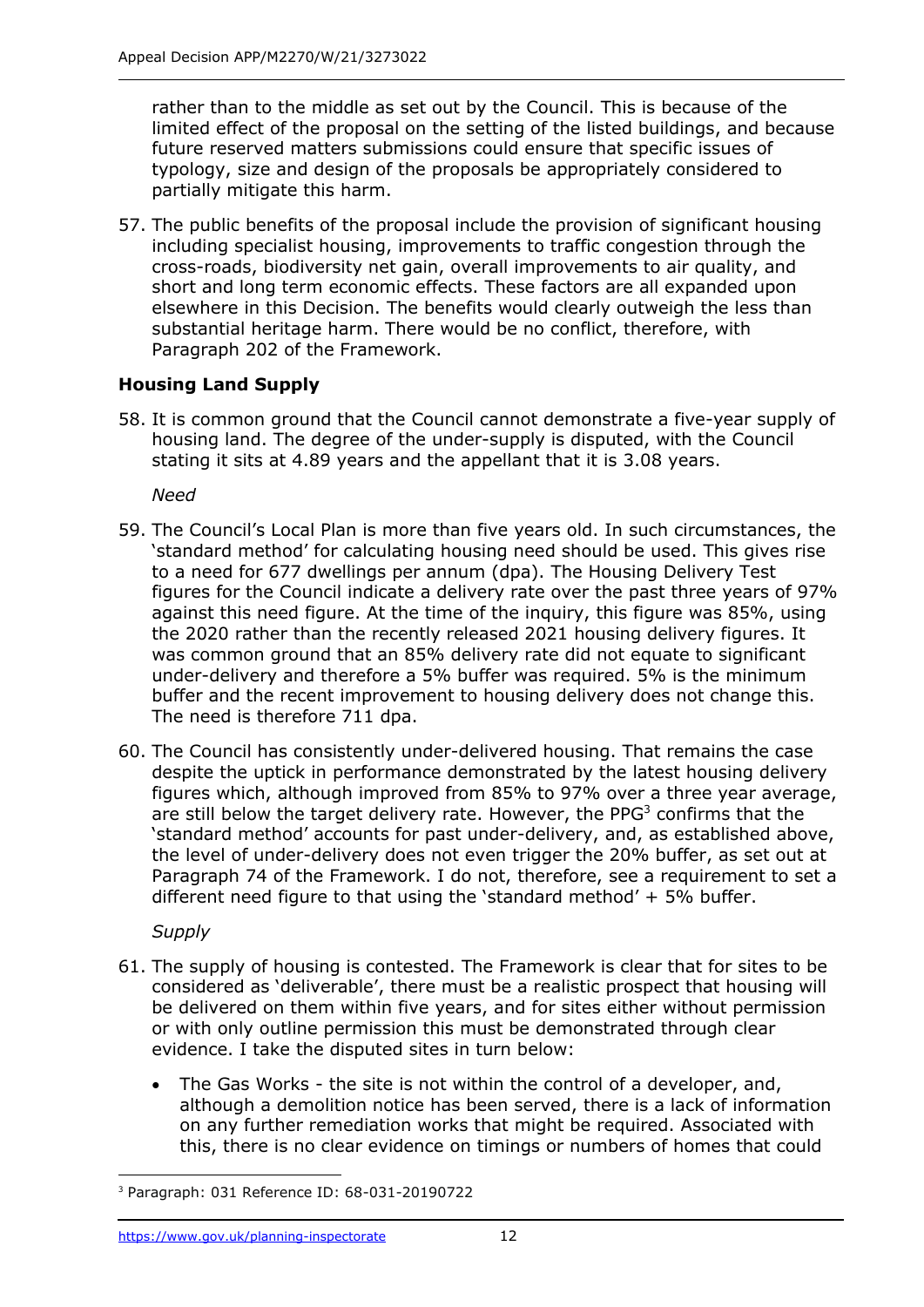be delivered on the site. The 70 dwellings should therefore be removed from the supply;

- The Former Plant and Tool Hire a planning application is imminent, a developer is on board, and no site specific constraints have been highlighted. However, the imminent application is for 42 dwellings, not the 45 as used in the supply calculation, and therefore 3 dwellings should be removed from the supply;
- Turners Pie Factory no application has been made, there is no detail or certainty on the quantum of dwellings or clear evidence of material progress on the site. The 100 dwellings should therefore be removed from the supply;
- Brick Kiln Farm the site benefits from outline consent but no reserved matters application currently sits with the Council. There is no evidence of current involvement by a housebuilder. The 180 dwellings should therefore be removed from the supply;
- Brook House the Council has agreed to remove these 25 dwellings from the supply;
- Springfield Nursery, Hawkhurst this is part of the appeal site but it must be looked at independently of this for the purposes of the housing land supply calculation. The appellant has confirmed that the site could be delivered independently of the appeal scheme. It is relatively small scale and has a developer on board. The 24 dwellings should be retained in the supply;
- Bassetts Farm, Horsmonden a reserved matters application has been submitted, pre-commencement conditions have been submitted, and a housebuilder is on board. It is of a moderate size that should be able to be built relatively quickly, and no substantive evidence has been provided of any material site constraints. The 20 dwellings should be retained in the supply;
- Land at Common Road, Sissinghurst a reserved matters application has been submitted, a housebuilder is on board, it is of a moderate size that should be able to be built relatively quickly, and no substantive evidence has been provided of any material site constraints. The 18 dwellings should be retained in the supply; and,
- Triggs Farm, Goudhurst the site has outline consent but this is due to expire shortly. There is no concrete evidence of housebuilder involvement or on progress on the site. The 11 dwellings should therefore be removed from the supply.
- 62. I do not view the inclusion of a non-implementation discount rate for small scale developments to be justified, because these sites all benefit from full planning permission and there is no clear evidence that they would not be delivered within the five years. Moreover, the housing need figure already includes a buffer.
- 63. Prior notification applications are a very simple process which leads to deemed consent in the absence of a decision to the contrary by the Council. There is not a second stage of 'permission' to be granted and I treat them in a similar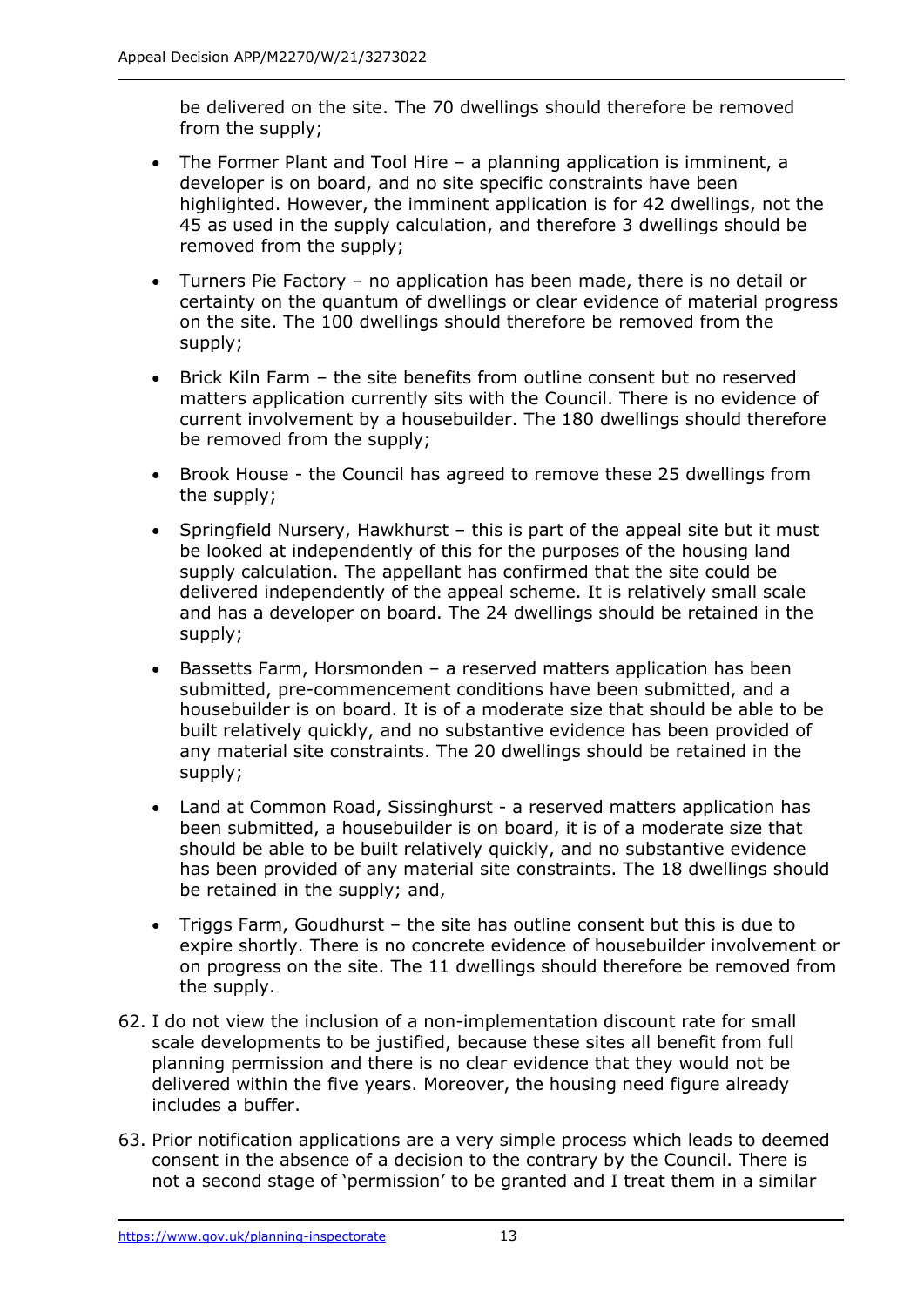way to full planning permissions. There is no substantive evidence before me that the identified supply from this category would not be delivered within five years. The dwellings from this process should therefore remain in the supply calculation.

64. The windfall rates adopted by the Council are cautious, with a 20% reduction on historic rates for small sites and a substantial reduction from 139 dpa to 25 dpa for large sites. I view these assumptions as reasonable and robust.

#### *Conclusion*

65. The five year need for housing, including the 5% buffer, is 3,554 homes. The Council's evidence is that the supply is 3,504 homes. However, as set out above, I have discounted 389 of these homes from the supply. The supply figure for the purposes of this appeal is therefore 3,115 dwellings. This equates to a housing land supply of 4.38 years.

## **Neighbour Letters**

- 66. Several hundred letters of objection were received. The letters of objection raised various concerns in addition to those addressed above, including: the adverse effect on the living conditions of neighbours by reason of noise, disturbance, overlooking, loss of privacy, and overshadowing; inability of existing infrastructure to cope with the new residents, for example doctors surgeries are oversubscribed, public transport is strained, local schools are full; there is no parking in the village to sustain this volume of additional residents; and, land ownership issues.
- 67. Where relevant, I have dealt with these issues in my Decision. I particularly note that a s106 Planning Obligation (see below) secures mitigation for many of the effects on local infrastructure. No substantive evidence has been provided of unacceptable harm to living conditions. The proposal would provide car parking and this would be controlled by the submission of future reserved matters and/or condition discharge applications, leaving the Council in control of securing suitable parking provision so that there would not be unacceptable levels of overflow car parking.
- 68. Letters of support have also been received, particularly noting the improvements to Cranbrook Road from the proposed stopping-up of the road. I have covered this elsewhere in my Decision.

# **PLANNING OBLIGATION**

- 69. A draft s106 Planning Obligation was considered in detail at the inquiry. Following this, a final, agreed document (the s106) was engrossed on 21 October 2021.
- 70. The s106 secures 35% of the dwellings to be affordable housing, of which 60% would be social rented units and 40% intermediate units (where the rent does not exceed 80% of the market rate). It also secures up to eight self-build plots on site, subject to a marketing period of 18 months, after which, in agreement with the Council, these plots can revert to normal units.
- 71. The s106 further secures open space of at least 4.6 ha, including a public park of at least 2.8 ha, several play areas, and a nature trail.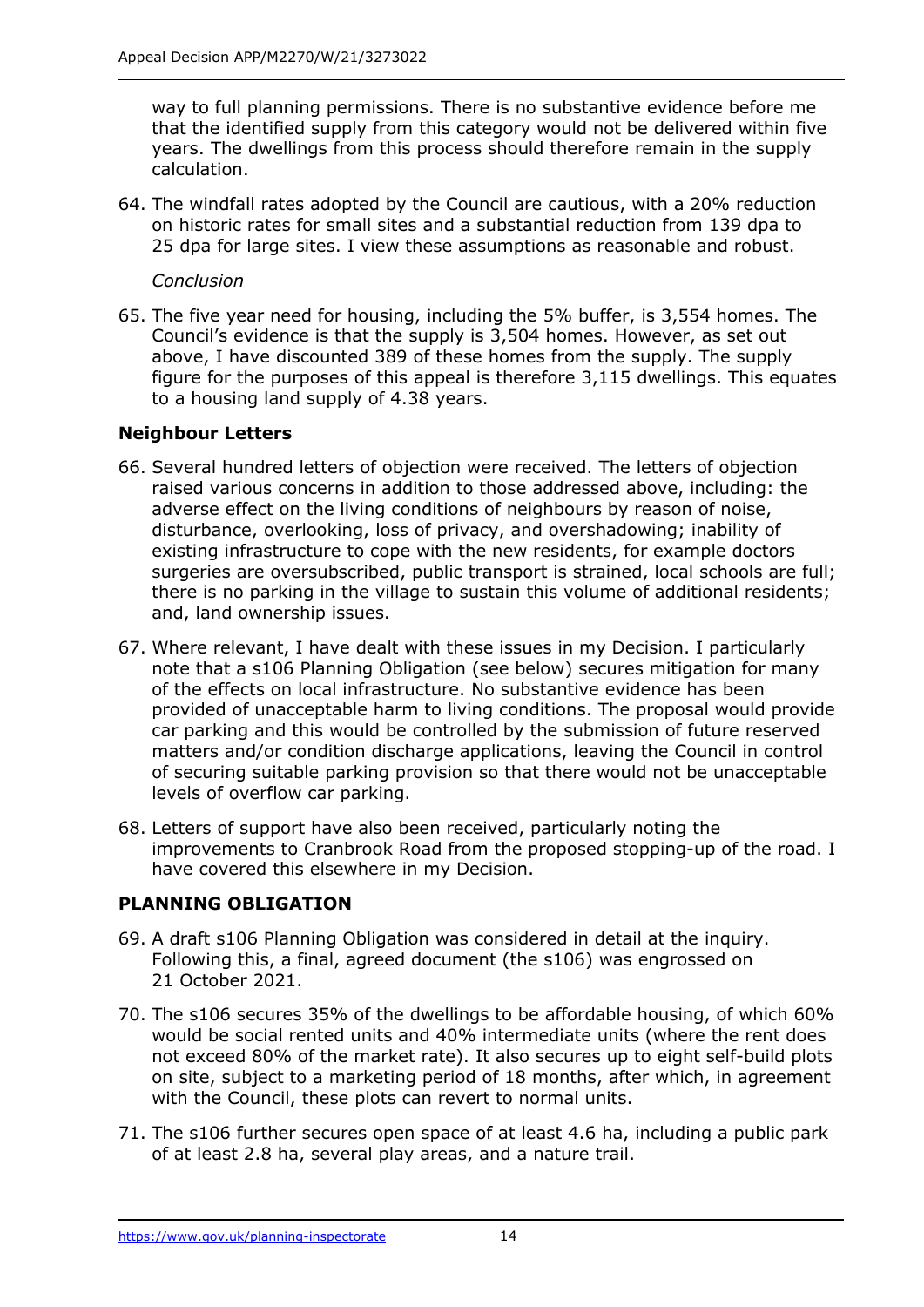- 72. The provision of necessary community facilities is secured. This would either be through a community facility as part of the proposal or, through the use of a contribution towards either a community centre, a sports pavilion or upgrade works, or playing pitches or upgrade works.
- 73. A number of further measures and contributions are proposed and secured through the s106. However, as these are required to mitigate the effect of the proposal on community facilities, health facilities, traffic congestion generated by the proposal, waste facilities, and education facilities, they attract no positive weight in the planning balance.

# **THE AONB AND EXCEPTIONAL CIRCUMSTANCES**

- 74. In this section, and the next, I have adopted the following ascending order of weighting – limited, moderate, significant, substantial, great.
- 75. The proposal comprises major development in an AONB. Paragraph 177 of the Framework states that such development should only be allowed in exceptional circumstances and where it is in the public interest. Determining this should include an assessment of the following:

#### **a) the need for the development, including in terms of any national considerations, and the impact of permitting it, or refusing it, upon the local economy**

- 76. Providing more housing is one of, if not the most important, aspiration of local and national planning policy. As established above, the Council is failing to meet its housing land supply target. The shortfall is relatively modest but still equates to 439 dwellings. Addressing this shortfall and providing more housing is therefore important. In this regard, the Council has started to undertake measures, including using additional resources to discharge planning conditions and to negotiate s106 agreements. It has also engaged Homes England to investigate how they could help to progress stalled sites. However, there is not yet any substantive evidence that these measures are materially improving housing land supply. In this context, the appeal proposal for up to 374 homes would be a significant contribution to supply, and I place substantial positive weight on the proposed housing.
- 77. The s106 secures that 35% of the dwellings would be affordable, at a ratio of 60% social rented and 40% intermediate. The proposal therefore meets the requirements of Policy CP6 of the CS, in this regard. Policy H3 of the emerging LP sets a target of 40% of the total number of proposed dwellings be affordable. However, this is an emerging policy that will be the subject of further consultation. The evidence base informing the policy is more up-to-date than the evidence base informing the adopted policy. However, it has yet to be fully tested at an Examination-in-Public and cannot be relied upon fully. No compelling reason has been provided that the proposal needs to provide more than the adopted policy requirements in this regard. I therefore place substantial positive weight on the proposed affordable housing provision.
- 78. Up to eight plots for self-build housing are proposed, as secured through the s106. A need for 518 self-build units has been identified and is agreed between the Council and the appellant. The provision of self-build units to meet demand is encouraged at Paragraph 62 of the Framework. However, the Council do not have a forensic assessment of how this need is being met, pending further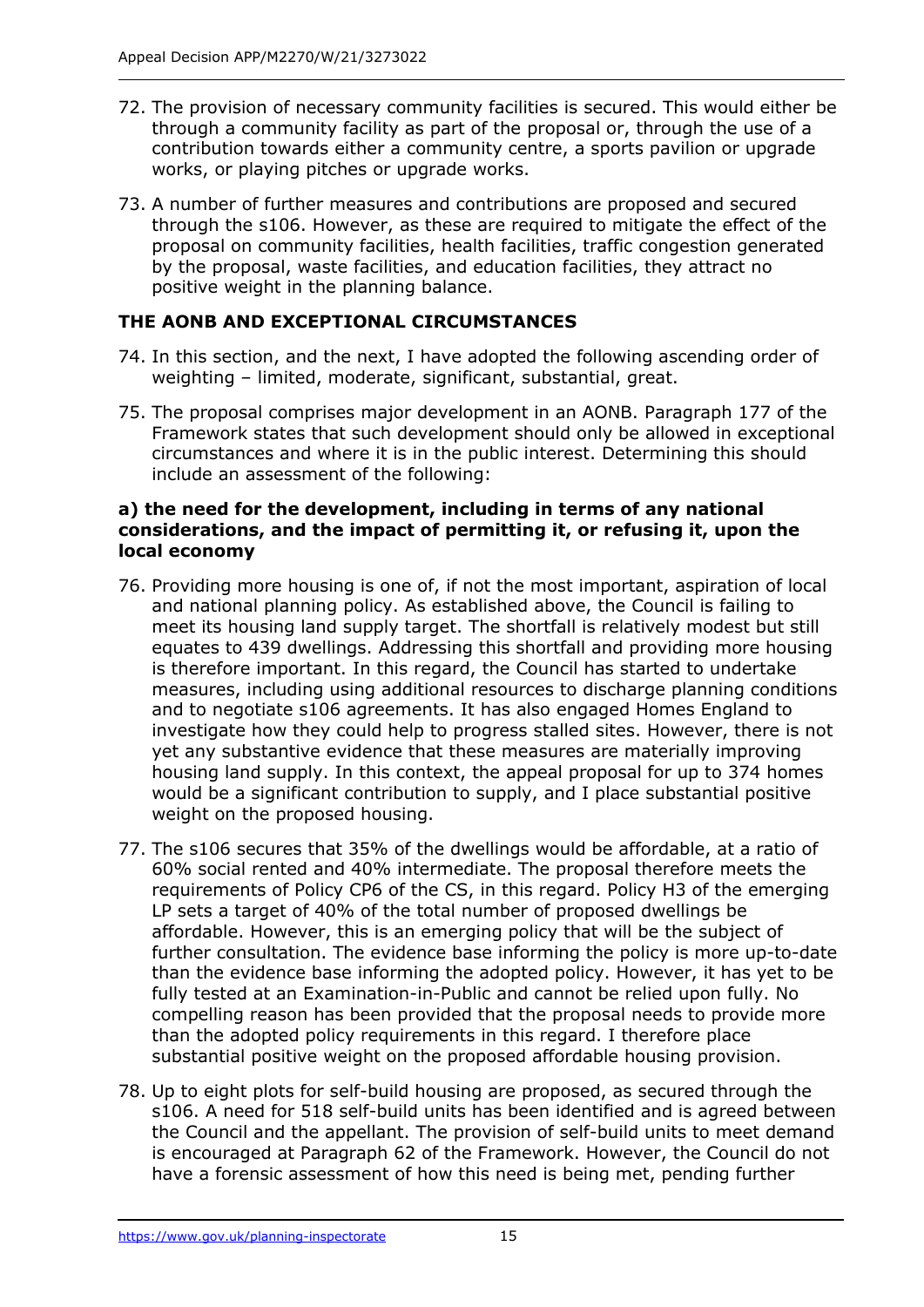research, and convincing evidence of the completion of self-build units has not been provided. However, only eight units are proposed. I therefore place significant positive weight on the proposed self-build housing provision.

- 79. The description of development includes reference to a C2/C3 care home. A condition could secure this provision, including a restriction on the age of occupants and the number of units to be provided. The appellant has indicated their willingness to accept such a condition. Subject to this condition, the provision of such specialist accommodation would provide useful accommodation in its own right and would also free-up some existing normal housing by allowing existing standard class C3 accommodation to be vacated and placed back into the market. The provision of elderly people's housing to meet demand is encouraged at Paragraph 62 of the Framework. I place significant positive weight on this provision.
- 80. The proposal includes the new road, which is a benefit that goes beyond mitigating its own traffic generation. However, development is not currently blocked by the traffic congestion issues at the cross-roads. Since 2017, 153 dwellings have been consented in Hawkhurst. Further dwellings are currently being considered through applications and appeals with no highways reason for refusal. Alternative mitigation measures to a new road could also unlock further development potential in the area, as shown by the Turnden case<sup>4</sup> where improvements to signals at the cross-roads have justified the traffic implications of the 165 proposed new homes. However, it is clear that development of the scale proposed by the appeal, or similar, would not be possible in this area without substantial mitigation, such as the new road detailed in the appeal proposals. The improvements to traffic congestion over and above the traffic generated by the proposals would also inevitably unlock development potential on other sites in the area at some point, even if that stage has not yet been reached. I therefore place significant positive weight on the proposed traffic congestion benefits from the new road and associated works.
- 81. Permitting the proposal would provide a boost to the local economy, both in the short-term through construction, and in the long-term through the jobs to be created at the health centre and care home, and also the expenditure by future residents in the local economy. There would be some theoretical loss of employment opportunities from the golf club, if it were to re-open, and also actual loss of existing employment from the other community and business interests which currently operate on the site such the squash courts and the market that is held in the car park. However, there would be an overall benefit to the local economy due to the scale of the proposal. I place moderate positive weight on this.

#### **b) the cost of, and scope for, developing outside the designated area, or meeting the need for it in some other way**

82. The Borough is heavily constrained by the AONB (70% of the Borough) and to a lesser extent by the Green Belt (5% in addition to the AONB land). The Council acknowledge that some land within the AONB will need to come forward to meet its housing need. It has allocated 82 ha of such land in its emerging LP.

<sup>4</sup> Land Adjacent To Turnden, Hartley Road, Cranbrook, Kent TN17 3QX; Ref 20/00815/FULL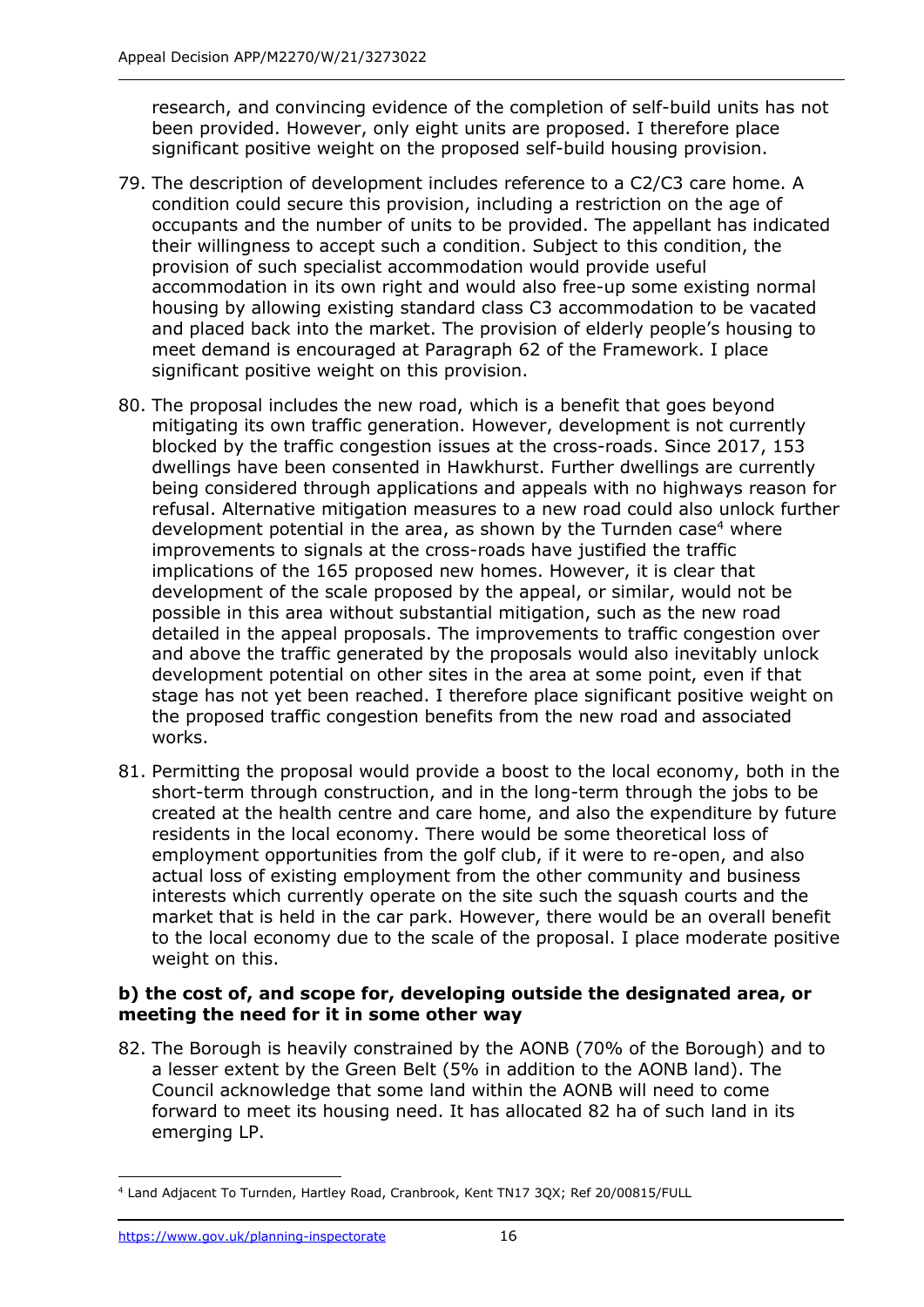- 83. I acknowledge the difficulties placed on the Borough through the AONB and Green Belt designations. However, the Borough does also include significant areas that are not so constrained and may be more suitable for development, such as in and around Tunbridge Wells. The remaining 25% of the Borough equates to thousands of hectares most of which is more suitable for large scale development, whether allocated or not, as well as the 82 ha of land identified in the AONB for smaller scale, but still cumulatively substantial, development.
- 84. I am satisfied that development of the scale proposed in Hawkhurst would not be possible without improvements to traffic congestion at the cross-roads. Although amendments could be made to the cross-roads themselves, these would not improve traffic congestion to the extent that development of the scale proposed would be acceptable in traffic terms. There are no alternatives before me to the new road proposed as part of the proposed development. However, the proposal is for large scale development that would harm the AONB. The correct forum for establishing the need for such development is through a comprehensive review of the entire Borough, not just Hawkhurst, as is being carried out as part of the emerging LP. Development of the scale proposed, and which would harm, the AONB should not be granted permission without such an exhaustive and comprehensive review process.
- 85. For example, the comprehensive review process may conclude that only smaller scale development is required in and around Hawkhurst as part of the Borough's overall strategy for meeting its housing requirements. As it stands, this is precisely the approach adopted by the Council and the appeal site is not allocated for housing in the emerging LP, save for a small part of it where it overlaps with the Springfield Nurseries site. This document has limited weight at this time, but it still provides an important outline of the Council's emerging approach to allocating sites in the AONB.
- 86. Overall, in the absence of a fully comprehensive or detailed Borough-wide assessment to justify departing either from this emerging site allocation position, or simply to justify the identified harm to the AONB from the proposal, it has not been demonstrated that there are not suitable alternatives to meeting the Council's identified housing requirement.

#### **c) any detrimental effect on the environment, the landscape and recreational opportunities, and the extent to which that could be moderated**

- 87. As established above, there would be harm to the AONB, both through harm to the character and appearance of the appeal site, and also through harm to some of the key characteristics of the AONB.
- 88. At the detailed design stage, landscaping and the treatment of boundaries could partially mitigate the harm, and this could be secured by condition and through the reserved matters stages. There would also be an improvement over time, if managed correctly, to the proposed landscaping as the trees and hedgerows matured. However, this could not overcome the fundamental harms caused by the large scale proposed development and extensive engineering works required for the provision of 374 homes and a new road, amongst other works.
- 89. The harm from the 'northern parcel' would be greater than that from the 'southern parcel'. I have given consideration to whether a split decision could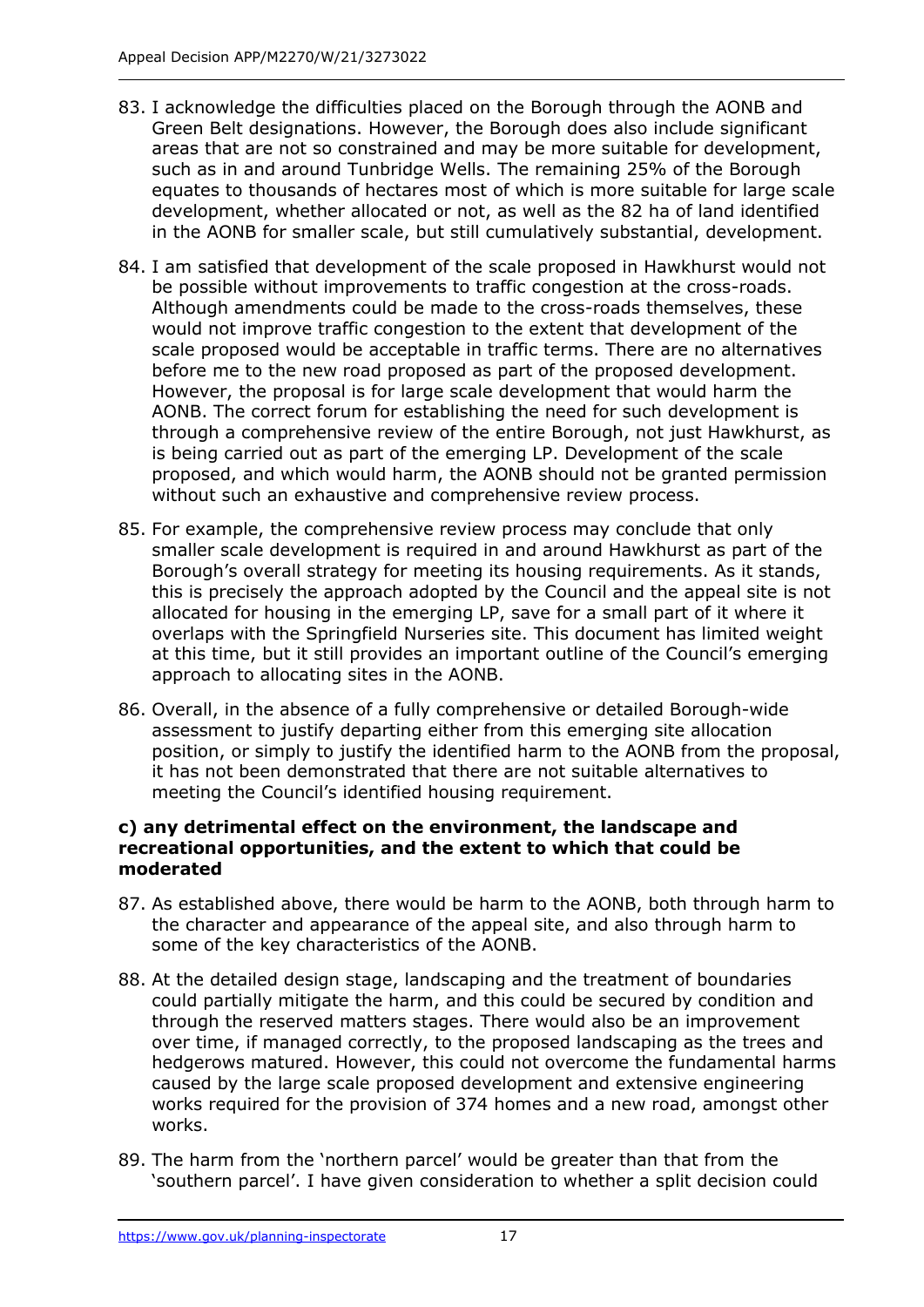be issued, with only the 'southern parcel' and the new road to be approved. However, there would still be harm from the 'southern parcel' works, particularly from the proposed road. In addition, both parcels of land are required to be developed to cross-fund the construction of the new road, and a permission solely for the 'southern parcel' would not be viable.

# **Overall**

90. I recognise that the identified benefits in relation to housing matters, both directly from the proposed housing and in terms of the benefits from the new road, would clearly be in the public interest. However, the reality is that the circumstances of the housing shortfall, including challenges around providing for affordable housing, self-build, custom-build, and care home housing, are not unusual. The other benefits identified are commonplace and do not add significantly to the balancing. Overall, my view is that these considerations do not together present exceptional circumstances. I conclude that when they are balanced against the harm to the landscape and scenic beauty of the AONB that I have identified, a development of this scale in this location would not be in the public interest. Consequently, the proposal does not comply with Paragraph 177 of the Framework.

# **PLANNING BALANCE AND CONCLUSION**

- 91. The starting point for reaching a conclusion on the provisions of Paragraphs 176 and 177 of the Framework is that *great weight* should be given to conserving and enhancing the landscape and scenic beauty of an AONB, which has the highest status of protection in relation to these issues. As such, the scale and extent of development within these areas should be limited, and planning permission should be refused for major development other than in exceptional circumstances.
- 92. There would be benefits from the proposal. These include: substantial benefits from the housing and affordable housing; significant benefits from the proposed self-build housing, care home, and improvements to traffic congestion over and above mitigation at the cross-roads from the new road; moderate benefits to the local economy, and from the proposed publicly accessible areas of open space which would benefit the wider community as well as the new residents; and, limited benefits from the overall improvement to air quality, the upgrade to the nearby footpath WC172 which would benefit the wider community as well as the new residents, and from the biodiversity net gain.
- 93. Set against that, not only have I found harm to the character and appearance of the area generally but more significantly, I have found that the development would fail to preserve or enhance the landscape and scenic beauty of the AONB. Whilst I have recognised the efforts to moderate these impacts through layout and green infrastructure, this would not significantly address the effects of the degree of physical and visual intrusion that I have identified.
- 94. The Council cannot demonstrate a five year housing land supply. As a consequence, the policies most important to my determination of the appeal are out of date. However, Paragraph 11di) of the Framework sets out that where the application of policies within the Framework that protect areas of particular importance provide a clear reason for refusing the development, then the so called 'tilted balance' in favour of granting planning permission, which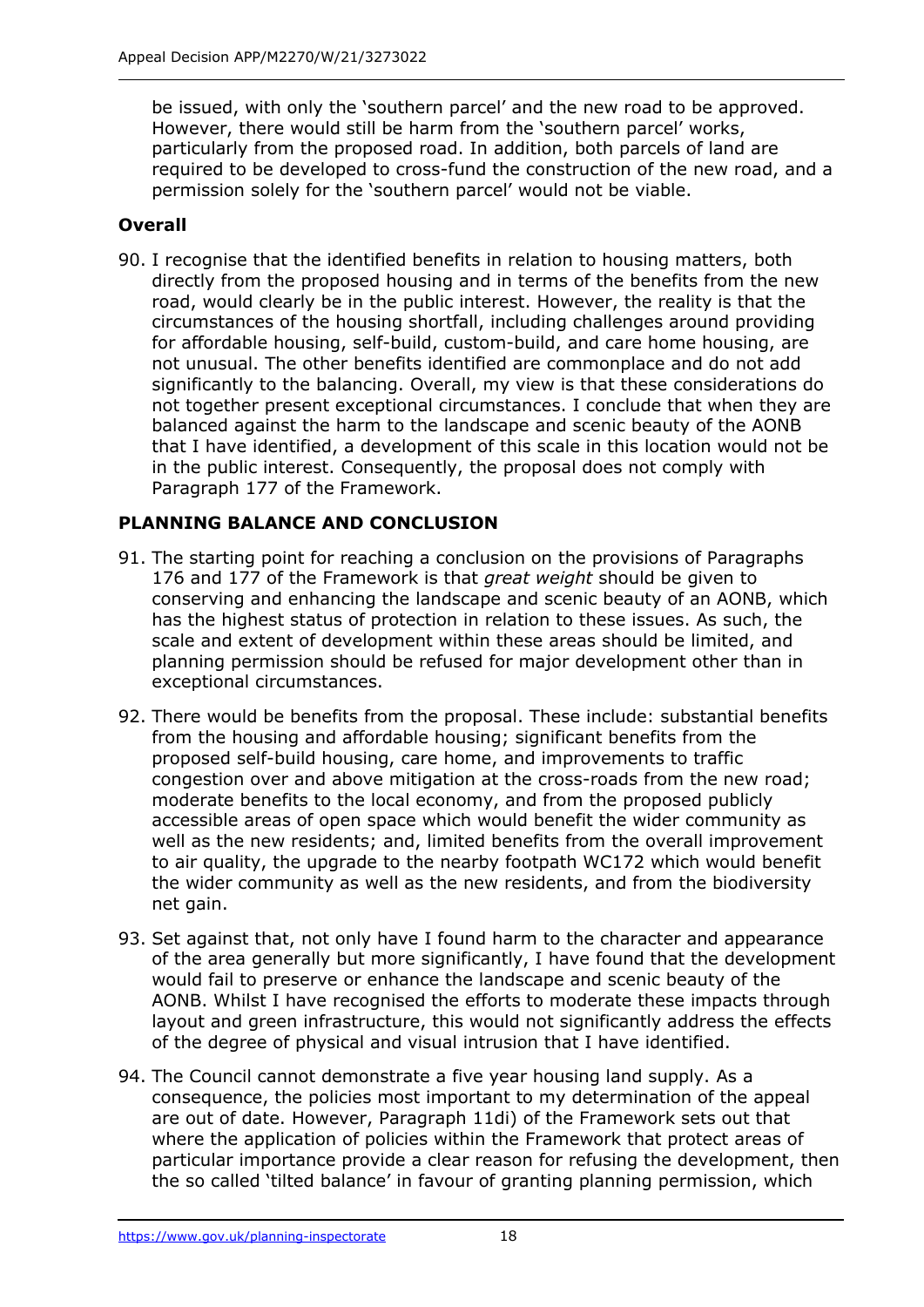would otherwise have been engaged, does not apply. Therefore, in light of Footnote 7, given my conclusion in respect of the AONB, this case falls to be determined on the ordinary unweighted planning balance, to which I now turn.

- 95. The benefits in this case, substantial though they are, are not sufficient in this instance to outweigh the great weight to be afforded to the harm to the AONB, and the other harms set out above.
- 96. I therefore conclude, on balance, that the appeal be dismissed.

*O S Woodwards* INSPECTOR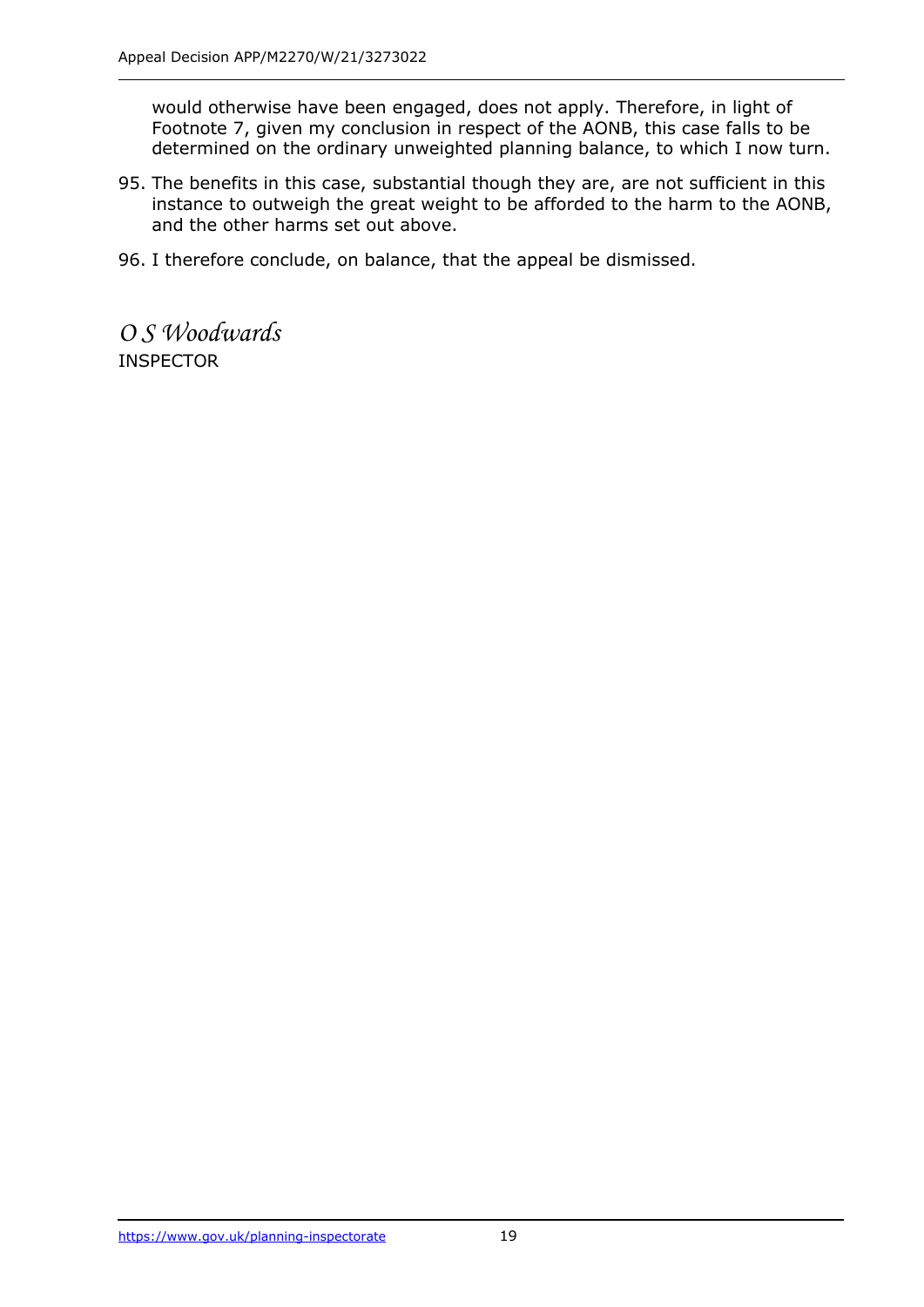# **ANNEX A: APPEARANCES**

#### **For the Local Planning Authority:**

Emalline Lambert, of Counsel. She called:

Kevin Hope MRTPI Principal Planner, Tunbridge Wells Borough Council David Scully CMLI Landscape and Biodiversity Officer, Tunbridge Wells Borough Council Tanya Kirk CMLI Director, Hankinson Duckett Associates Nick Ireland Director, Iceni Projects Joanna Kirk **Director**, Kairus Ltd

#### **For the Appellant:**

Hashi Mohammed, of Counsel. He called:

| Paul Lulham CMILT             | Director, DHA             |
|-------------------------------|---------------------------|
| Jonathan Buckwell MRTPI PIEMA | Director, DHA             |
| Eleanor Trenfield CMLI        | Director, ETLA            |
| Helen Lucking MIEEM BES       | Director, Corylus Ecology |
| David Bedford MRTPI           | Director, DHA             |

#### **For the Hawkhurst Parish Council and The Campaign to Protect Hawkhurst Village:**

Philip Robson, of Counsel. He called:

| Clare Escombe | Chairman, Hawkhurst Parish Council |
|---------------|------------------------------------|
| Mike Hibbert  | Managing Director, TTHC            |

#### **Interested Parties:**

| Peter Brudenall | Local resident |
|-----------------|----------------|
| John Hunt       | Local resident |
| Simon Spanswick | Local resident |